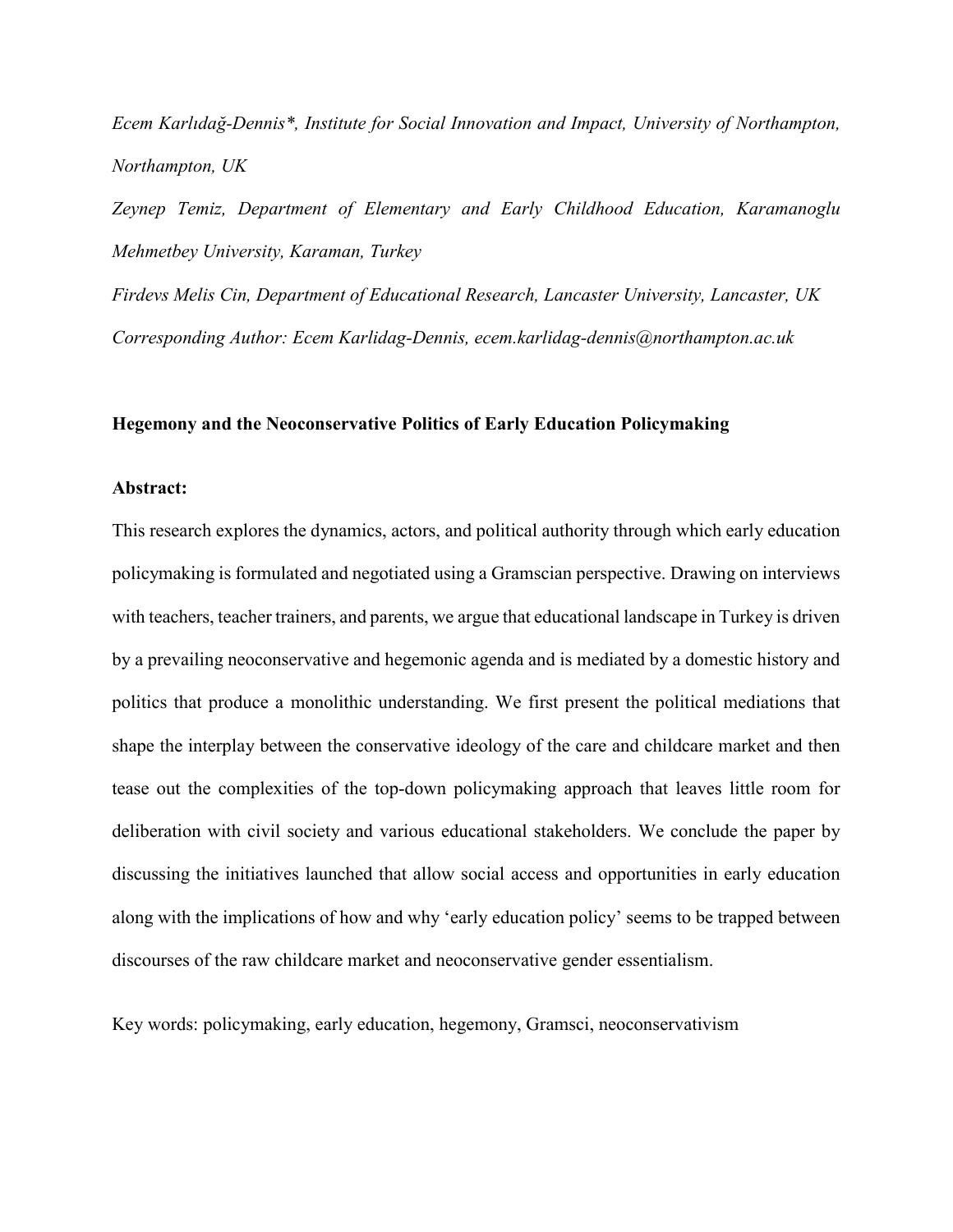# **Introduction:**

The educational policymaking in Turkey is highly political, hierarchical, and bounded within the structures of state and nation. Whilst the process of Turkey's accession to the European Union (EU) brought certain changes and switched the policymaking agenda and field to a more governance-based structure where there is networked decision making and consultation with civil society organs such as the media and NGOs beyond the nation-state, the traditional hierarchical relation of the bureaucratic state has not fully been contested (Author-B and Author-A, 2021). The deliberation with civil society is limited to those constituencies that support government ideology, and thus is not accommodating of the diverse bodies that ultimately have a significant effect on how the education system is designed. Several research (Siyez and Beycioğlu, 2020; Aksoy and Deniz, 2018; Author-A, 2019; Author-B, 2018) have considered the ideological assumptions embedded in educational policymaking discourse in Turkey and pointed out how such discursive politics in the field of education have stratified inequalities. Although much of this research focussed on both compulsory education<sup>1</sup> and early education, we, in this paper, provide a comprehensive and cross-cutting analysis of gender, childcare market-making and hegemony to argue how policymaking should be manifested in early education. We posit two justifications that are not, *per se*, unique to the Turkish context but have relevance to other low- and middle-income countries that are experiencing similar development challenges.

 <sup>1</sup> Educational reform changes such as 4+4+4 education reform (12-year basic education reform) in 2012 have not considered the civil society's perspectives. There has been criticism towards the top-down educational policymaking approach from universities, teacher unions and different scholars.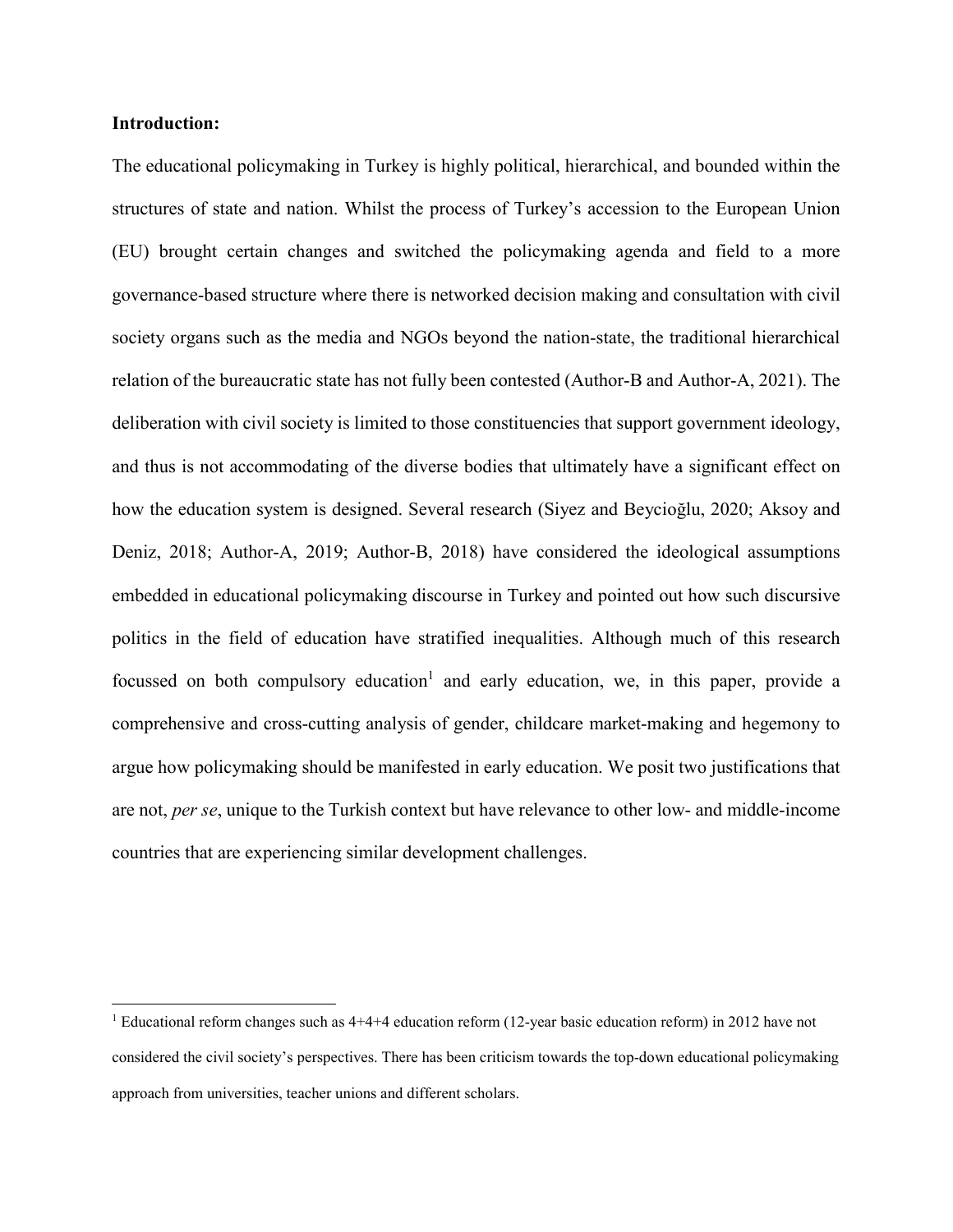First, the current rate of 38% extreme child poverty in Turkey (TUIK, 2016a) reveals the utmost importance of moving early education to the top of the education agenda if Turkey wants to avoid an increasing inequality gap. Therefore, promoting early education among, in particular, low SES families is vital, as not being able to attend pre-school further widens the educational inequality gap experienced by disadvantaged children. The literature (Bierman et al., 2017; Bivens et al., 2016) also stresses that enriching early education has the potential to equalise the possibilities for low SES children, allowing them a better chance of achieving social and economic success. Heckman's (2011) pre-school analysis shows that investing in pre-school education demonstrates a 7% to 10% return on career achievement of children and reduces costs in remedial education, whereas this return rate is just 1.5% for higher education. This finding was also echoed in the World Bank Report (2013) into early education in Turkey, which underlined that early education has a much higher return compared to any other phase of education.

Second, the lack of importance conferred to pre-schools in Turkey (compared to primary schooling) is also reflected in the GDP allocation to pre-primary education, which currently stands at 0.2%, much lower than the OECD average of 0.6%, making Turkey one of the countries that make the least investment in early education (OECD, 2017). In a country with a high number of children (22 million of an 83 million population) (TUIK, 2019b), early education should be one of the main priorities of the government. Although all educational activities are free of charge in Turkey, the nature of early education requires additional expenditure on the part of schools for facilities such as providing free breakfast etc. To be able to meet these costs, pre-schools ask parents for a monthly fee. Middle- and high-income families are able to meet such expenses, whereas this creates extra financial burden for low SES families who thus tend to avoid sending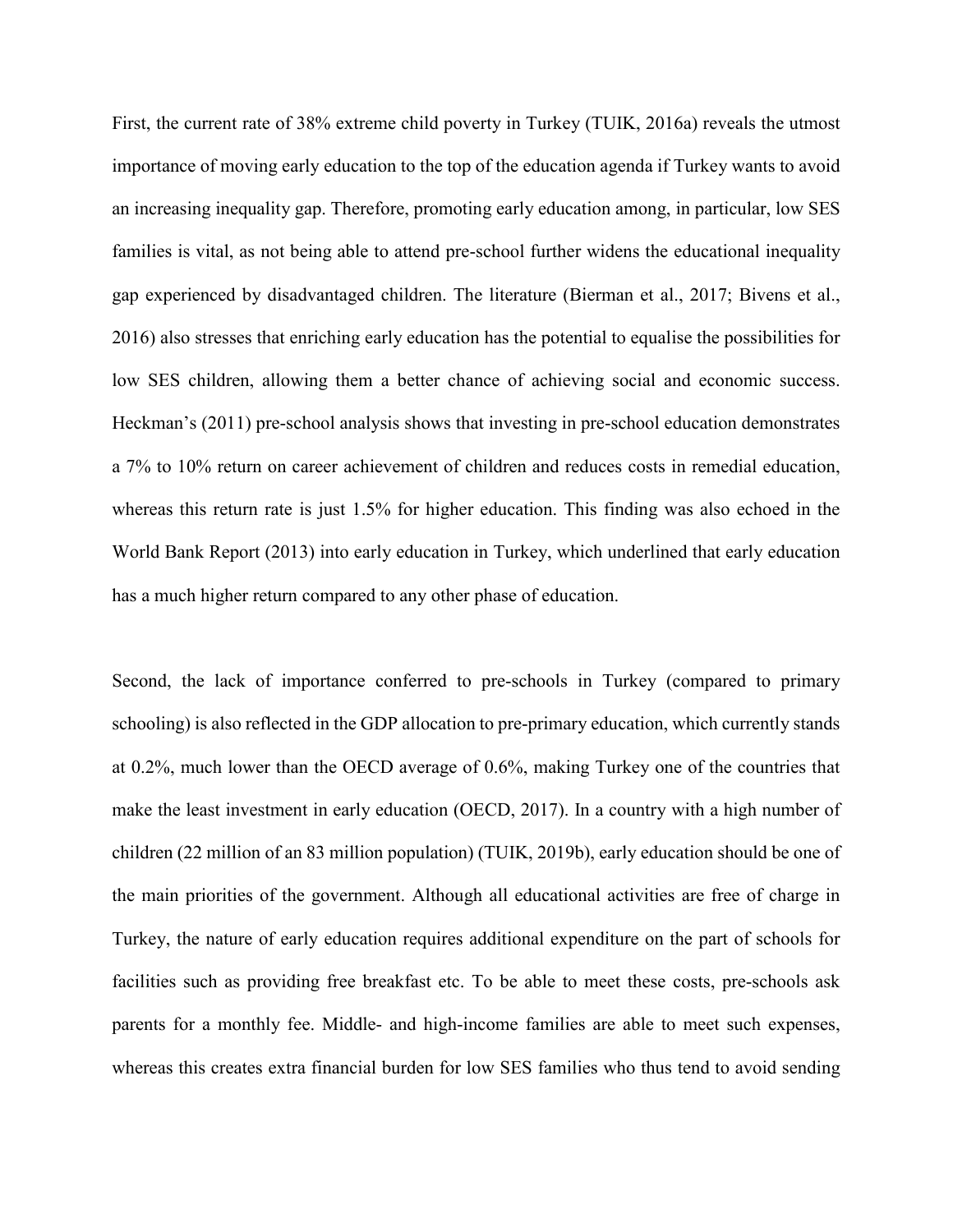their children to pre-school. The limited support of Ministry of National Education (MoNE), (e.g. providing materials for low SES district schools) is not really sufficient to maintain good quality early education for children. In a country like Turkey, where 21.8% of people live in poverty (roughly corresponding to 16.5 million) (TUIK, 2016b), paying even a small contribution can be a huge challenge to low-income families. Additionally, the indirect costs of education also exacerbate the costs associated with pre-school education. Considering that the poverty rate of 26.1% in society has been perceived among families who are illiterate (TUIK, 2019a), these families often struggle to invest in their children's education, which makes the importance of early education even more evident and represents an urgent area of policymaking in an upper-middleincome country with wide educational and economic inequalities, as is the case in Turkey, where access to early education depends essentially on the ability to pay for it. Several studies (Sevimli-Celik et al., 2011; Gol-Guven, 2018) argued for the urgent need for an early education policy that would benefit all children and families, but so far there has been no robust or effective initiative which, in the absence of policy documents, has instead been directed for the last few decades by programmes or directives. Therefore, by engaging with different stakeholders, we aim to highlight the initiatives and the key issues that should be taken into consideration within any future policymaking process. In doing so, the paper argues that conflicting perceptions, government rationality, economic concerns, and a top-down policy approach that ignores the views of stakeholders (i.e., NGOs, teachers, teacher trainers, etc.), play an essential role in low early education enrolment and the lack of any robust educational early policy discourse. Although there have been initiatives (such as increasing the number of pre-schools, revising the programme) promoted by the MoNE during the EU candidacy process, these initiatives and policy directives have not yet been enacted due to lack of political assertiveness to make early education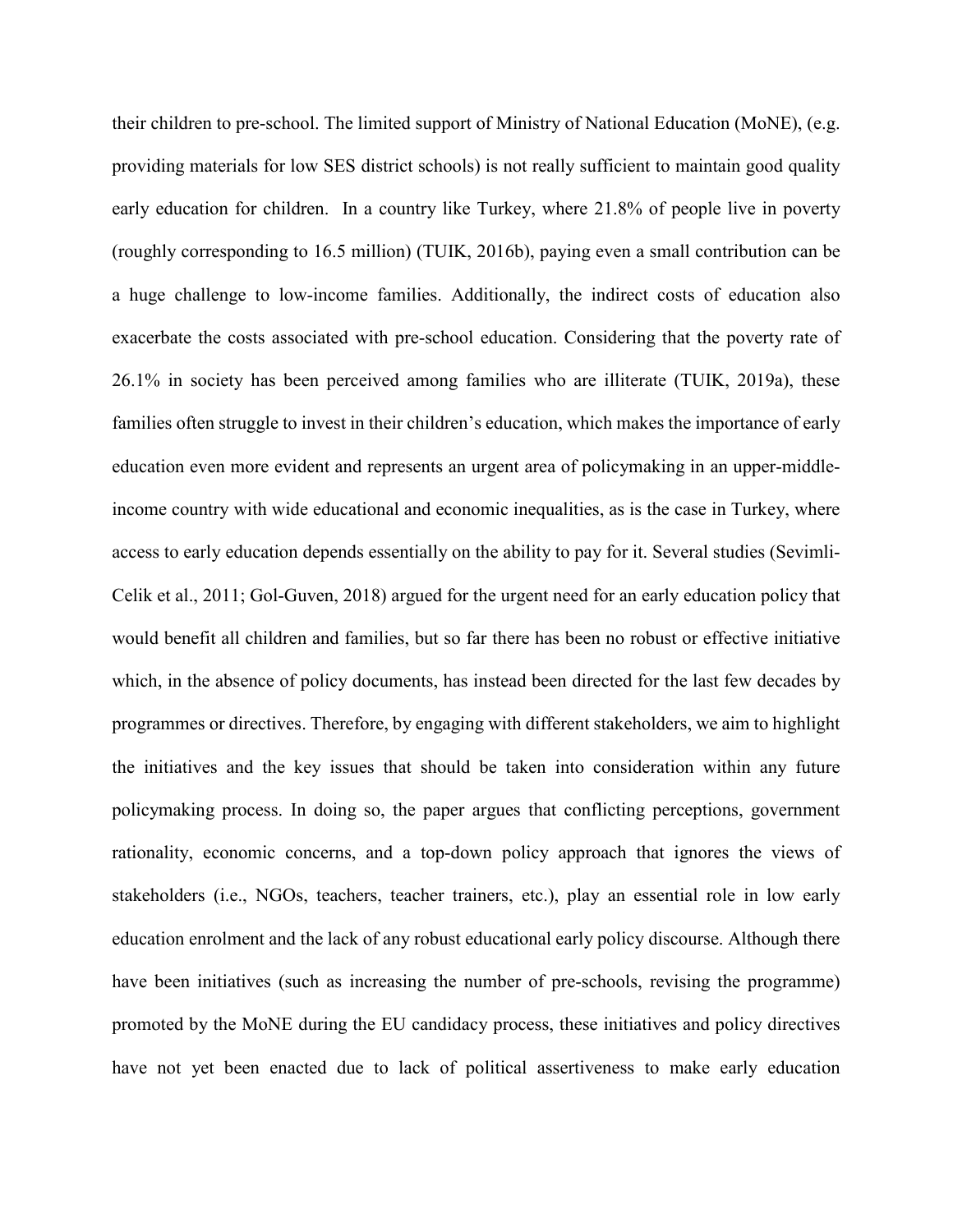compulsory, and a constantly shifting political discourse that impinges on educational reforms. Given the messiness and complexity in policy-making, this paper ultimately aims to i) unearth the intersecting complexities of access to extrapolate successful strategies for getting every child into early education, and ii) to analyse the government's current approach to early childhood education policy.

We located this research within a critical tradition of policymaking and draw on the theoretical ideas and insights of Gramsci to underpin the reasons why there is not a strong early education tradition or discourse in Turkey. The thinking tools provided by the Gramscian lens reminds us that any policy design should account for those taking a direct part in the education system (i.e., teachers, pupils, and parents) and provides a means of critical thinking by which to understand the hegemonic structures embedded in policymaking in countries like Turkey.

#### **Early Education in Turkey**

There are political, economic, and social reasons that prevent early education from being a part of compulsory education in Turkey. When the Turkish Republic was founded in 1923, early education was only offered in 80 pre-schools (Uyanık-Balat, 2015). With the attempt to create a new country and change the profile of its citizens, the young Republic gave precedent to primary education (Seven, 2014). Placing a heavy emphasis on primary education led the Ministry of National Education (MoNE) to issue two circular letters in 1925 and 1930 to transfer early education funding to primary education. Consequently, those a few early education institutions were evenclosed in city centres (Haktanır, 2014).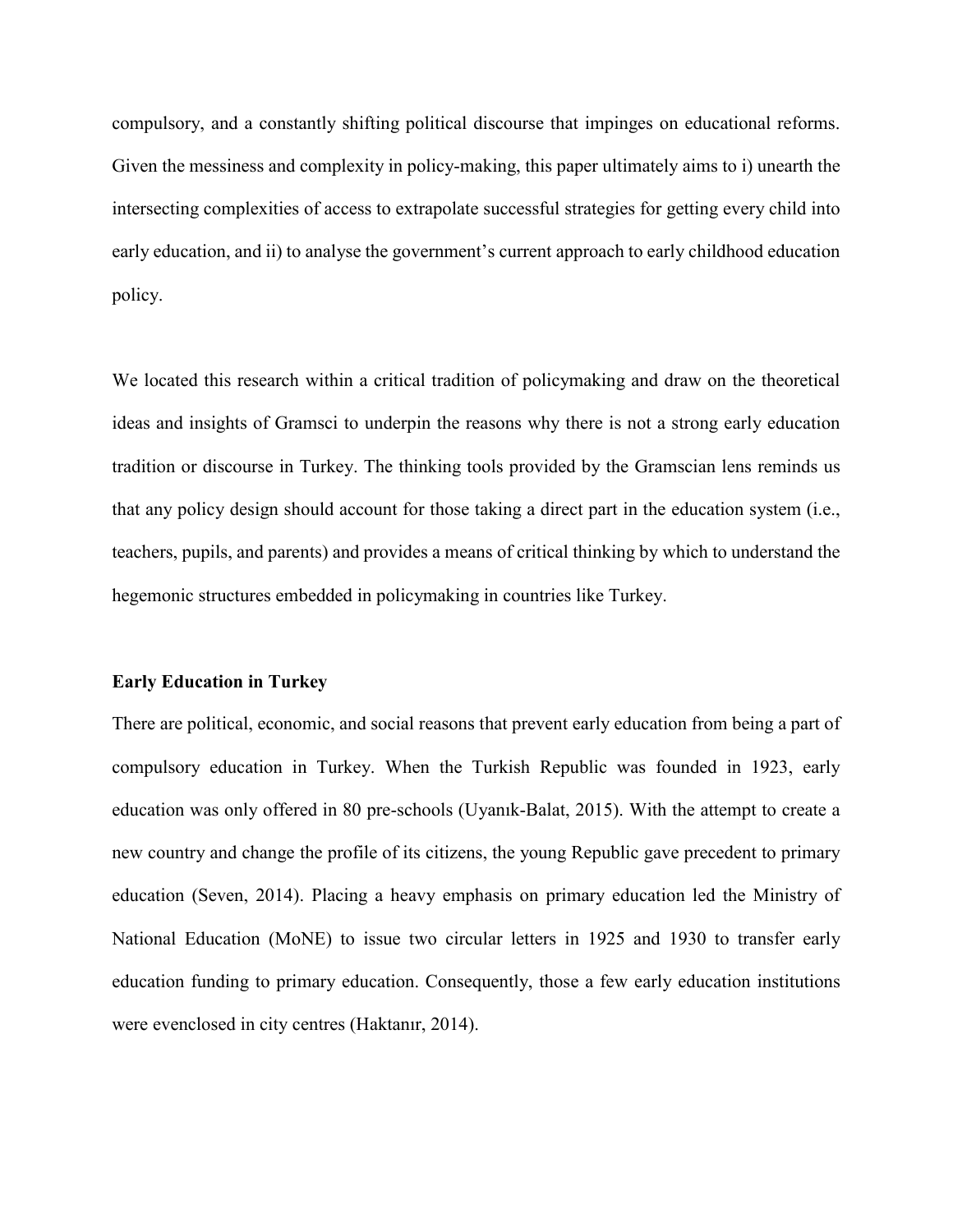Efforts to increase the schooling rate in early education were very limited if, indeed, they existed at all, until the 1960s when Turkey's developing economic structure led to significant social change resulting from massive internal migration from rural to urban areas and increased demand for early education institutions, the latter because a large number of women who migrated to the cities entered the labour market to support their families due to the high costs of living in a city (Bekman, 1990). These efforts were limited by broadcasting the benefits of early education to society with no policies in place. As such, the schooling rate for early education for five- to sixyear-old children was around 14% by the 2000s (Bekman, 2005).

Therefore, the biggest step towards the promotion of early education was taken in 2009 by identifying 35 pilot cities to include early education as part of compulsory education (although this has still not been entered into primary legislation). This change led to an increased number of early education teachers being hired by the government; nevertheless, in 2012, the educational system was changed dramatically. The MoNE divided non-stop compulsory eight-year education into 4+4+4 years, adding four more years of compulsory education. The position of early education in the new system came with certain ambiguities, however. Although the MoNE claimed that it was only a small adjustment, the age of early education was lowered from 61–72 months to 48–66 months. This change, which excluded 66–72-month-old children from early education, had a marked effect on the early education enrolment rate; it dropped from 65% to 58% in only six years. Lowering the starting age for primary education from six to five led to conflicting debates; for instance, some parents did not think their children were ready to start primary school and refused to send them (Gol-Guven, 2018, Author-A, 2019). Due to these reactions, the government altered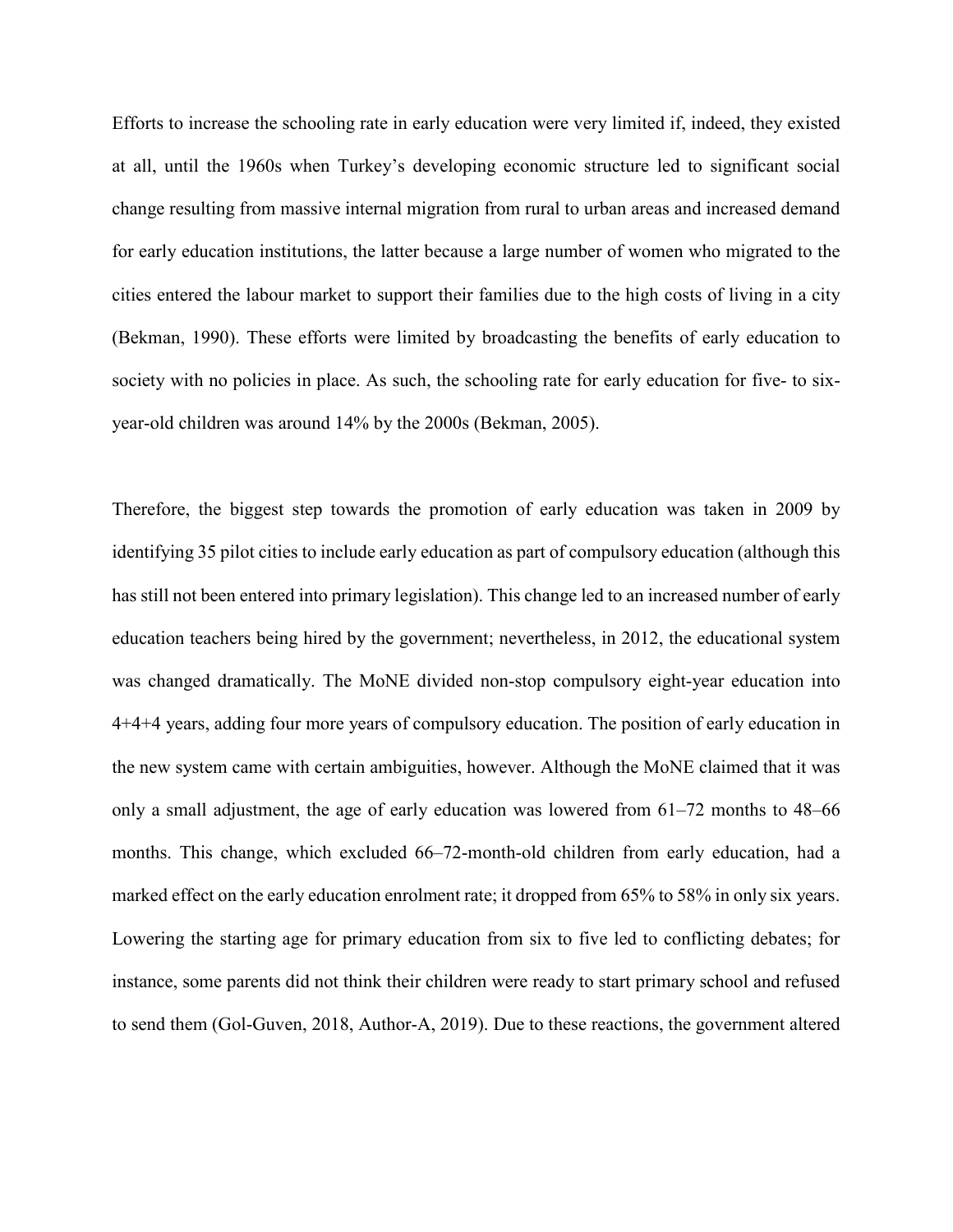this decision and stated that children aged 60–72 could have the choice whether to attend preprimary classes or primary school (Gol-Guven, 2018).

The final step regarding the promotion of early education was taken in 2016 when it was announced that pre-primary classes would become compulsory for children aged 54–66 months in 2019 (Gol-Guven, 2018). The inclusion of early education as part of compulsory education was to be initiated in 22 pilot provinces in 2019 to verify that the system would work for children, teachers, schools, and the Ministry itself. Nevertheless, one of the criticisms of this pilot research was that the government focussed on pilot provinces with a high enrolment rate, i.e., where families have already been sending their children to early education, and has otherwise neglected families from low socio-economic backgrounds living in more deprived areas. These increasing but limited initiatives have still not pushed the agenda for robust policymaking in early education and drafting policy documents. We argue that these limited educational policies/initiatives have been devised without any real concern for accounting for intersecting inequalities such as gender, or economic or political complexities. The state and its institutions need to collaborate with teachers, families, and teacher trainers to create sustainable changes in early education policymaking.

#### **Why do Policy Documents Matter?**

Since we aim to explore the ways in which to create a sustainable guide for an early education policy by looking at the current social, educational, political, and economic issues surrounding the education system in Turkey, it is important to understand what we mean by 'policy', and more importantly what this means in the particular context of Turkey.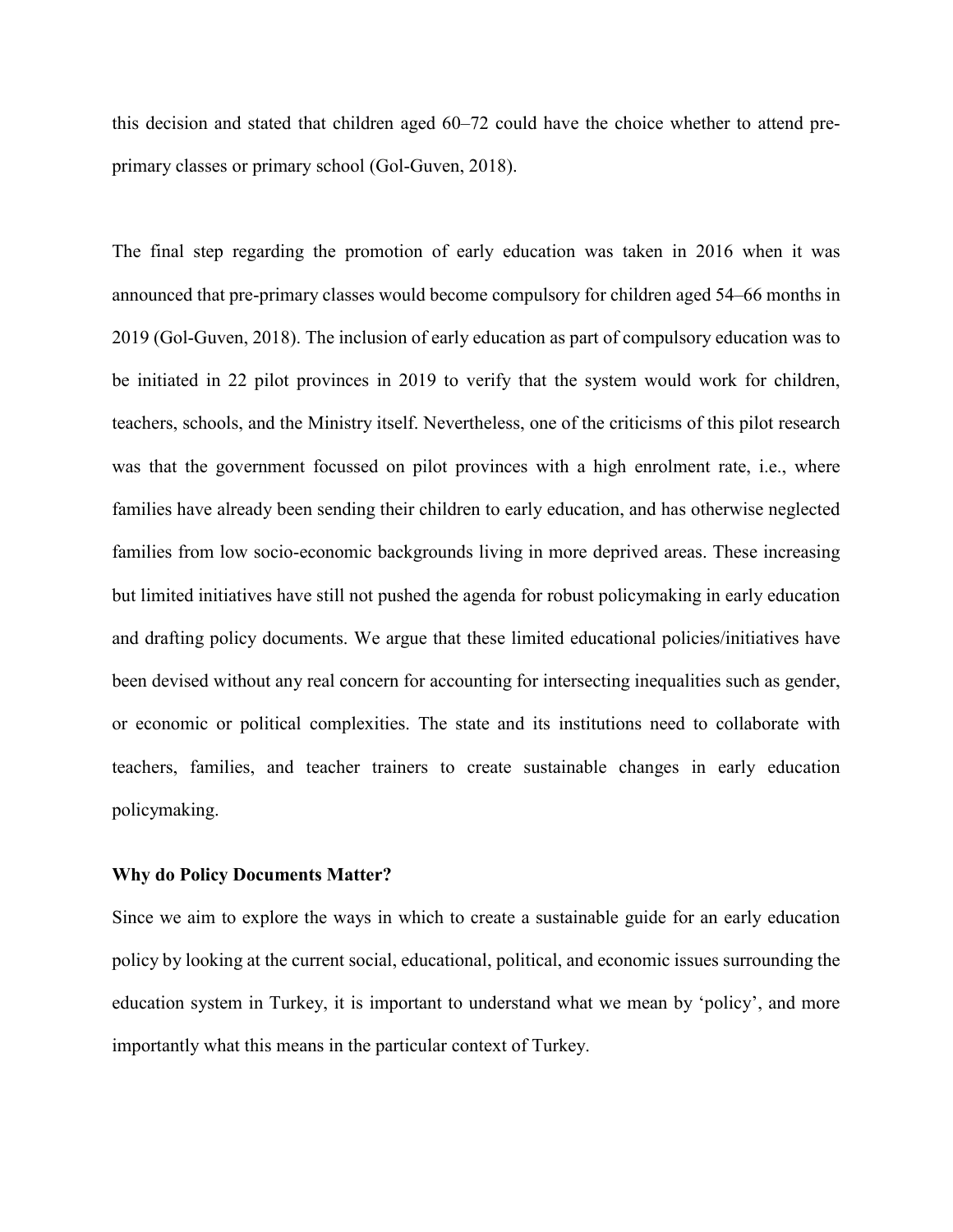Drawing from Ball's definitions of policy (1993), in Turkey it is often synonymous with 'discourse', not with 'text', since policy as discourse 'understands policy as part of the dominant system of social relations (…) frames what can be said or thought' (Ozga, 2000:94). Ball (1993) explains that policy as discourse considers the bigger picture, which is the way 'in which policy ensembles, collections of related policies, exercises power through the production of truth and knowledge, as discourses' (14). The emphasis is on the meanings and uses of words; power relations are constructed by discourse.

While policy texts 'are still crucial' and policy studies often require a systematic analysis of policy texts (Ashwin and Smith, 2015), what should be stressed is that policy is more than simply the policy text; it involves discourse shaped by "powerful structural forces of an economic, ideological and cultural nature" (Bell & Stevenson, 2006:9). Moreover, the issue with the Turkish case is that policies on education are not usually supported by multiple official policy texts. Most importantly, any educational changes in Turkey often happen according to discourses that take place within government (Author-A, 2019). For instance, early education has programme guidelines and curricula written by the Ministry of Education that address how to run the early provision. The Ministry of Education also publishes one or two-page documents that include rules for the basic education system (K12), and which in turn include the rules for the early education division. The latest of these documents was published in 2018 in the Official Gazette (Resmi Gazete, 2018). However, no official policy or reform initiatives detail the government's commitments, frameworks, or strategies that specifically consider early education from which one might be able to conduct a systematic discourse or a textual analysis.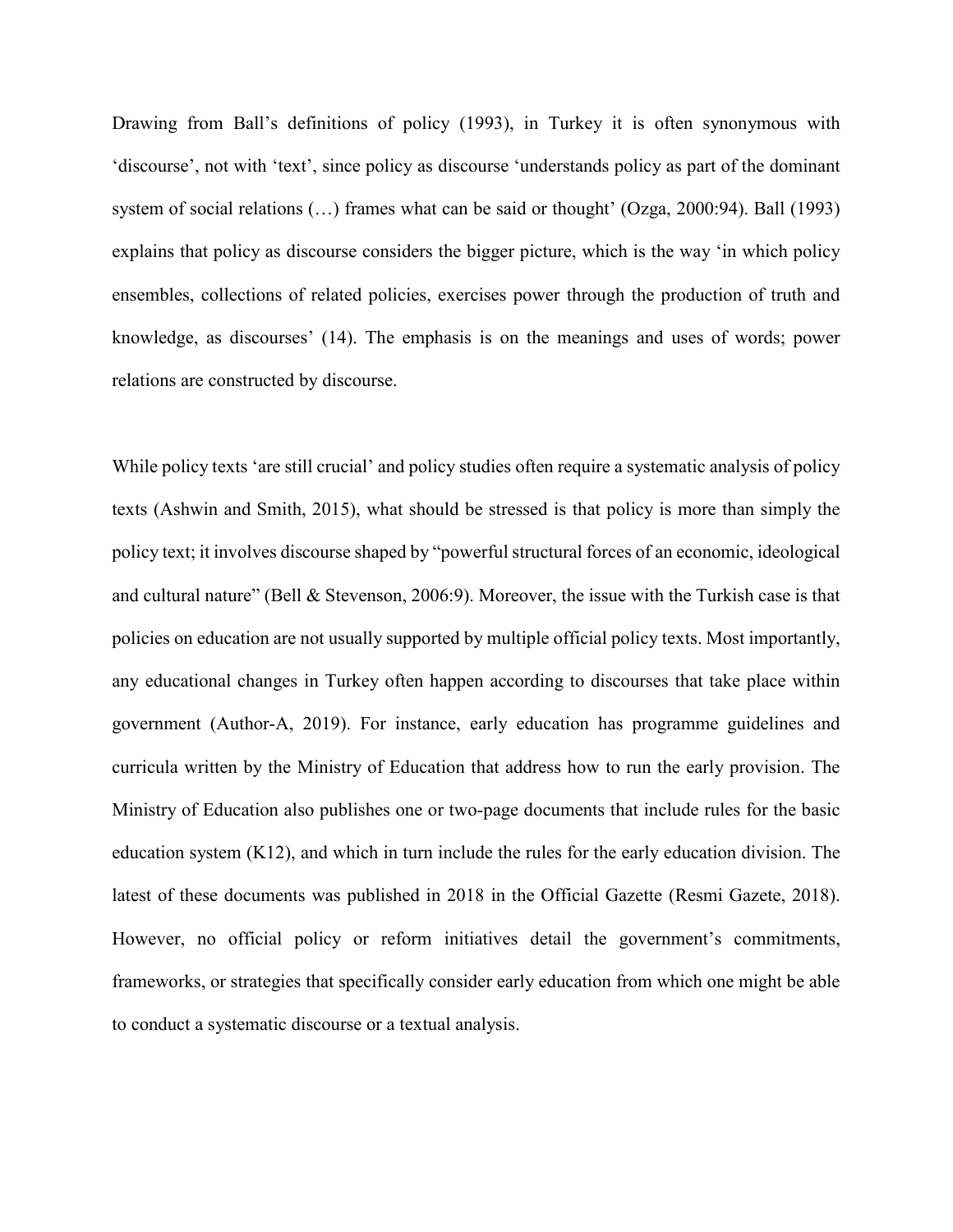The goal of the MoNE regarding early education is to make it compulsory and to increase its quality overall. However, it is not currently sustainable or, indeed, feasible to increase either the quality or the enrolment rates through compulsory education by introducing a mere few modifications and amendments to early education. The lack of any specific policy document or initiative tailored for early education weakens the robustness of the aims set by the MoNE. Likewise, it is also difficult for researchers to perform a literary deconstruction or derive and employ a meaning-making approach from texts. Therefore, the discourse of those (teacher trainers, families, and teachers) most directly involved in early education has become more significant to this research, and to a critical discussion of educational policymaking in general.

# **Critical Educational Policy Making: Educational actors and Hegemony**

Gramsci's theories help to explain certain issues within Turkish society, such as the top-down policymaking approach, the hegemonic structure of the state, and tensions due to political change that directly affect the education system, leading to the ever-changing educational reforms that both teachers and children have to face. Gramsci's concepts that refer to social and cultural domination in his writings have been utilised by critical educational policy scholars because they provide a wider perspective on how education is not neutral and is always linked to the wider struggle of class, ideology, and politics. His analysis of state 'is centred on how all politics is educational and all education political' (Morrow and Torres, 2002:180). So, 'every relationship of hegemony is necessarily an educational relationship' (Gramsci, 1971:350). Several scholars have already linked Gramsci's concept of hegemony to education (see Mayo, 2010; Borg et al., 2002), arguing that it is a site of hegemonic struggle and the simplest tool through which to transform society via cultural leadership (Borg, Mayo, & Buttigieg, 2002).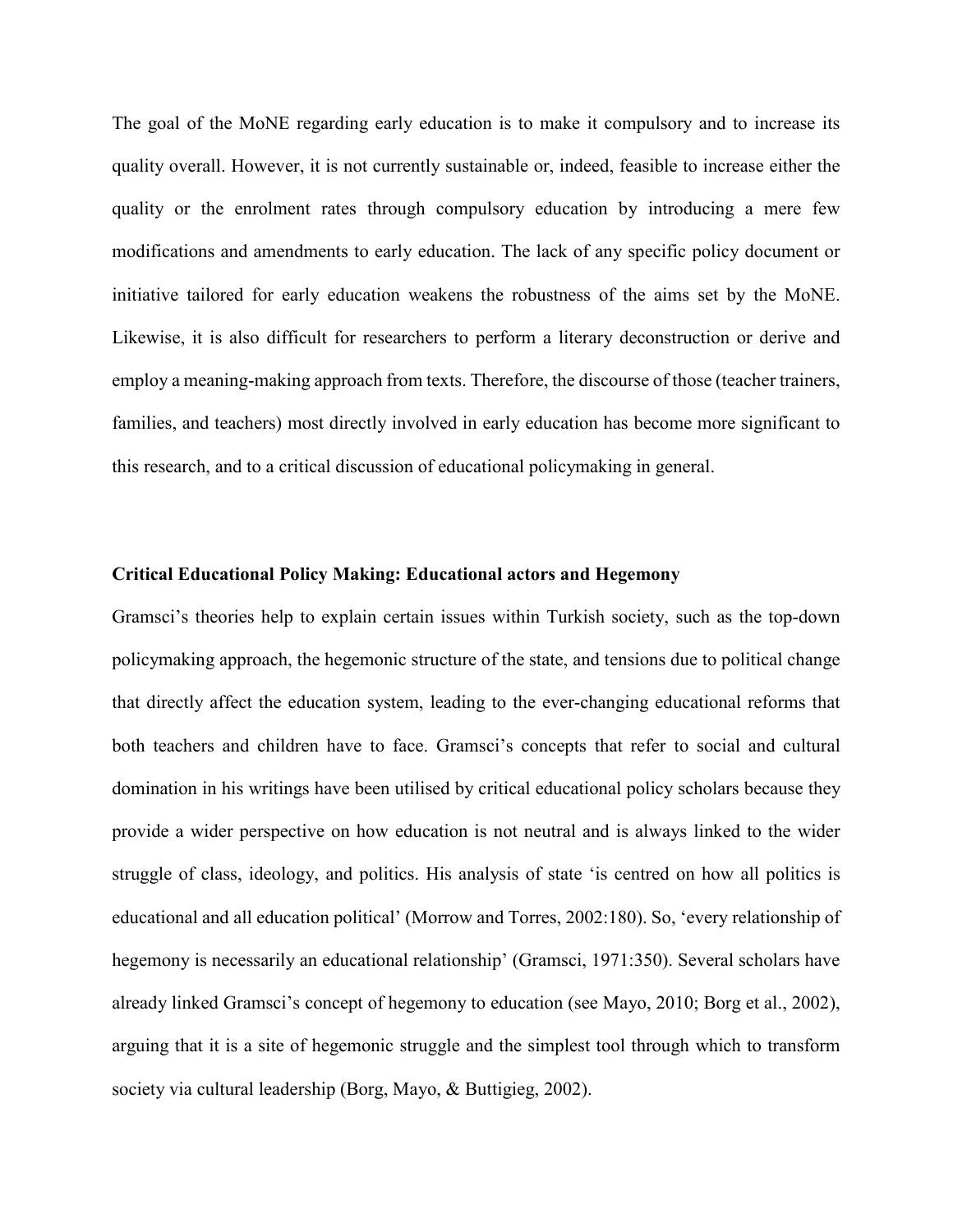Within the Turkish context, we need to recognise that there has always been a continuing power and domination on the part of the state over educational policymaking. Given that 'the policies and reforms should be understood in their 'political, social, and economic contexts' education' (Ozga, 2000:114), Gramci's concepts help us unfold and analyse this context. Therefore, when considering policymaking in Turkey, it is difficult not to explore Turkey's political context since the process is based on what is an almost exclusively top-down approach, meaning when it comes to policymaking, stakeholders (e.g., families, teachers, and students – the direct beneficiaries and practitioners of the policies) are not often informed and their voices are not heard by policymakers (Author-B and Author-A, 2021; Author-A, 2019). There is also a strong state tradition in Turkey that does not allow much room for any input from the public; that is, there is hegemony over public institutions, and societal and educational affairs. Therefore, it would not be too wide of the mark to say that policymaking is a political process in Turkey, and indeed this is well documented in the research of Author-A (2019) and Author-B (2020). Gramscian hegemony illustrates 'one of the most useful analyses of how different world-views or ideological explanations of society may have an important bearing upon both the perception of society and of the process by which it evolves' (Ransome, 1992:113). Thus, in this paper, we use the concept of hegemony to refer to the domination of the ruling class over decisions related to education. From the perspective of Gramsci, Turkey's schooling system can be regarded as one of the most crucial aspects of the hegemonic process by which children are taught to maintain the status quo of the ruling class and by which education reflects the cultural hegemony of those in power, with little deliberation with agents of civil society. Therefore, the Turkish government has been criticised for not collaborating with stakeholders to design an educational reform that suits the needs of both children and teachers,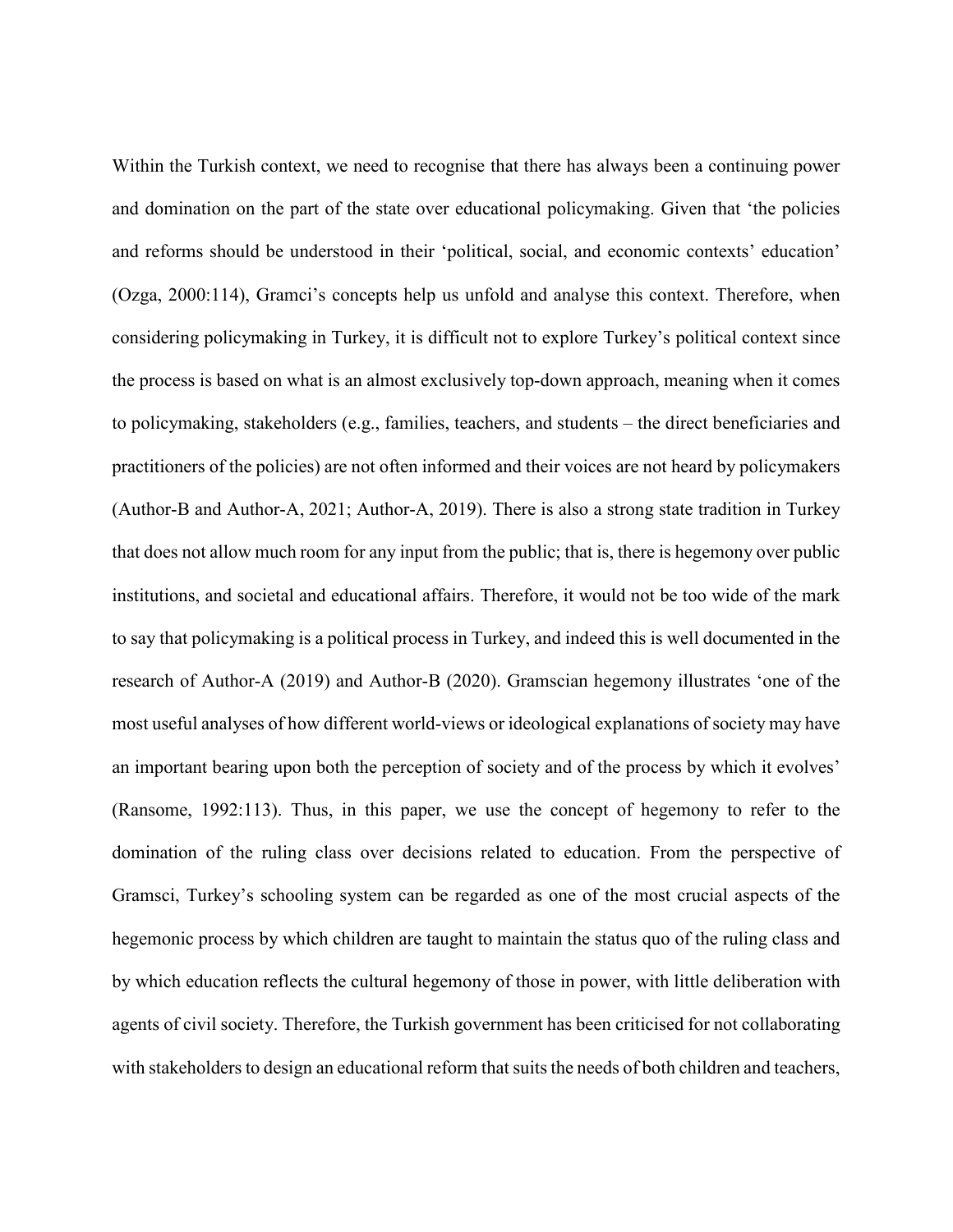instead designing reforms that suit its own political aims and agenda (Author-A, 2019). Societies hold different values and confer different levels of importance to education, and these values are often shaped by the ruling class. Our beliefs and values, which are attributed to be common sense, represent a worldview that is otherwise accepted without question or critique. Various social and cultural environments help develop this common sense in the first place (Mayo, 2014). Therefore, our common sense is shaped by the realities of wealth and power and we tend to experience the world through the reflections of these realities (Crehan, 2011). Most families in Turkey have a strong belief in the state and support the national and state-wide curriculum. Since the early education is not compulsory, the majority of the population's common sense is that early education is neither necessary nor significant. Overall, the Gramscian theoretical lens provides an entry point to consider educational policymaking in a politically and socially complex country such as Turkey and shows the intersectionality of multiple aspects of everyday life's politics such as class, ideology, and hegemony, all of which form a battleground for any educational input and decisions at the national and international levels. Through the use of these concepts, we cannot only sketch out a road map for policymaking but also illustrate the fragile complexities and nuanced tensions that one may need to consider in global and critical educational policymaking.

## **The Project**

For this research, we conducted semi-structured interviews with i) teachers and school principals, ii) parents, and iii) teacher trainers at universities. Preparing qualified and competent teachers in Turkey is the responsibility of teacher education programmes at higher education institutions. As such, teacher educators are linchpins in educational systems and are charged with training teachers who can teach students effectively. Although educational policies have an effect on the whole of society, not all the stakeholders — including practitioners, teacher-educators, and parents — take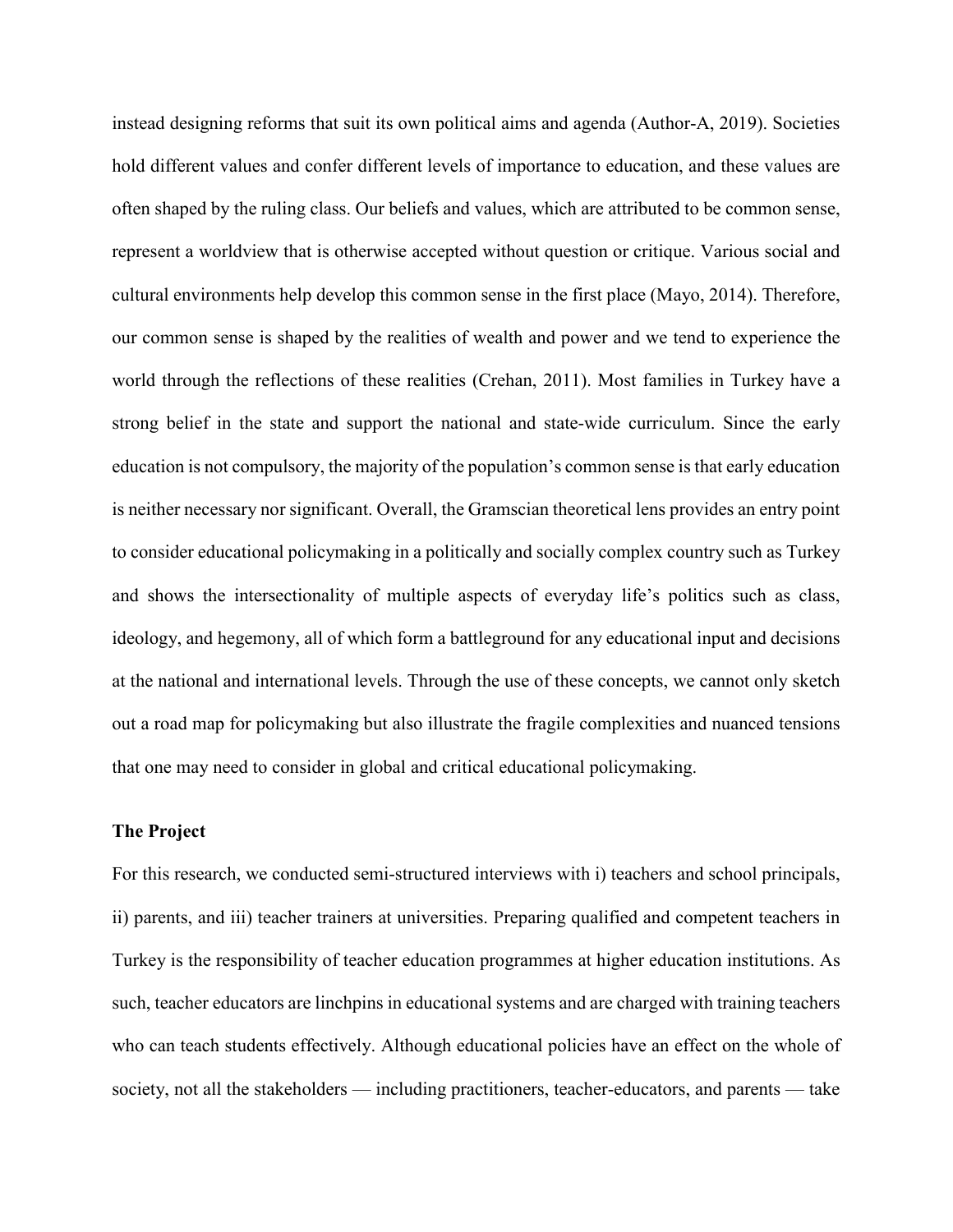part in the policymaking process due to the top-down approach taken to implementing the associated policies. Therefore, we aimed to gather in-depth information about the policies implemented and their outcomes on early education in Turkey and conducted 28 interviews.

### *The Respondents*

In Turkey, early education policies mostly focus on increasing the schooling rate; therefore, Eastern Turkey was chosen for the fieldwork since it has the lowest early education attendance rate compared to the rest of the country. It is also one of the least economically developed regions of Turkey, where the immediate reasons for low participation in early education could generally be identified, as could the targets of the policy responses for policy-relevant research. Therefore, it provides us with ample space in which to devise policy actions and consider the rich possibilities with which to influence policymaking.

Interviews were held with ten practitioners including five pre-school principals and five early education teachers; ten parents (five parents who were sending their children to early education and five parents who were not); eight teacher trainers, who actually train pre-service teachers, working in Eastern Turkey. As policy implication for different SES (socio-economic status) groups vary, school principals and teachers were chosen based on their students' SES levels. For the data collection, ten schools were selected in total. Of these ten schools, three schools provided education for middle and upper SES-level children, a further three provided for generally middle SES but also had low SES children attending these schools, and finally the last four schools provided education for low SES income children. We conceptualised low SES based on parental income; parents working for a minimum wage and unemployed parents' dependent on benefits were taken as representative of low SES families. For parent interviews, snowball sampling was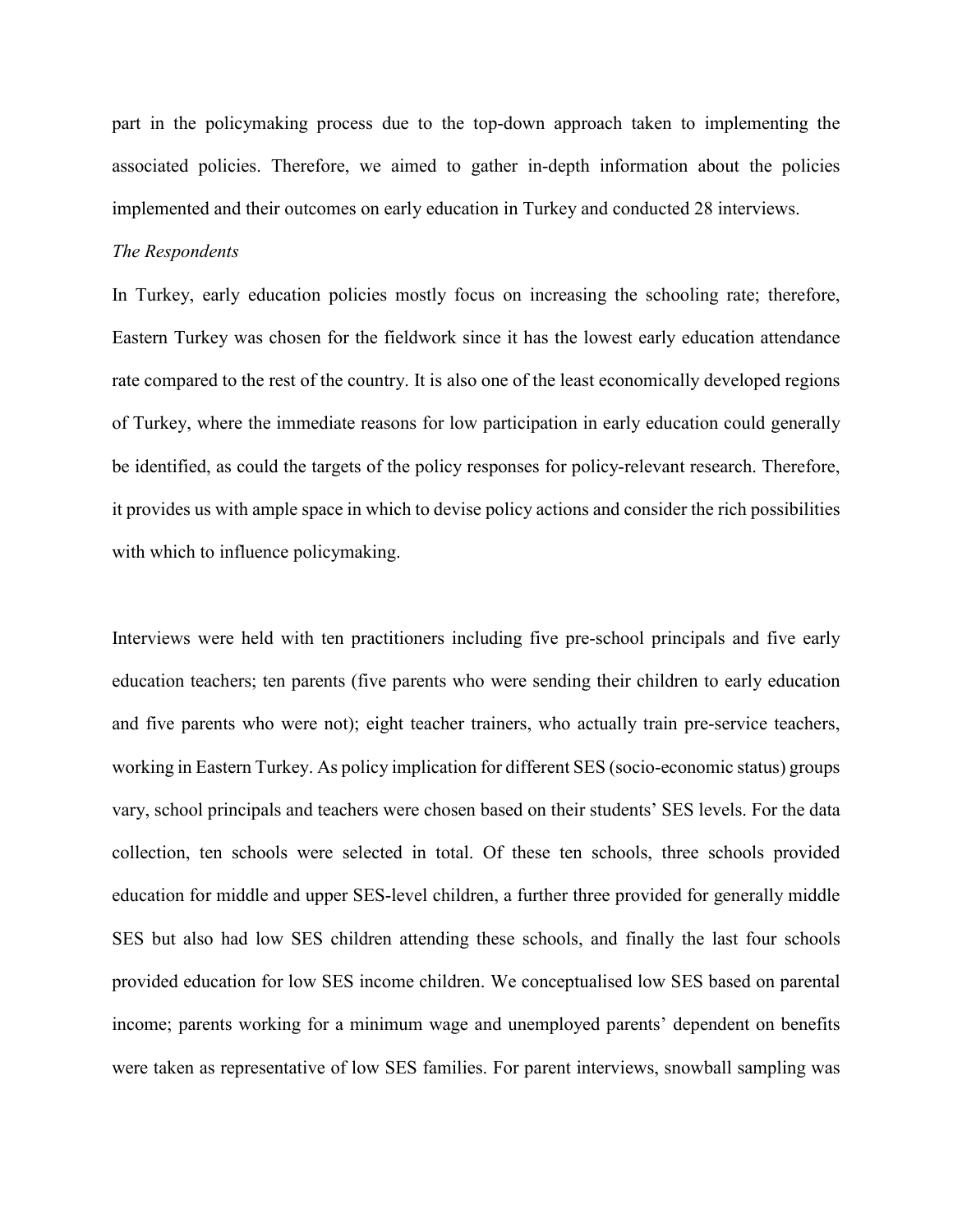used as a means to contact interviewees, whereas for interviews with teacher trainers, researchers contacted 20 academics working in twelve different universities; however, researchers were ultimately only able to interview eight teacher trainers in total.

The interviews with parents aimed to understand their motivations for early education and the issues they face as parents. The interviews with teachers focussed on more practical issues relating to early education as well as attendance and attitudes of parents; and the interviews with teachereducators focussed on macro-level issues such as the governance of early education.

### **The Politics of Policymaking in Early Education**

Drawing on interviews conducted with teachers, teacher trainers, and parents, we argue that the government does not openly prioritise early education for both economic and ideological reasons. The government's top-down approach, a feature of the generic education policymaking discourse in Turkey, prevents families from seeing the importance of early education. On the other hand, families from low-income households do not prioritise their children's early education and they are not sufficiently informed as to why it is important to send their children to early education institutions. One such reason could be related to conditional cash transfers that do not cover early education as it is not part of compulsory schooling. A further reason is the absence of comprehensive awareness-raising campaigns for early childhood as such nationwide broadcasts for compulsory education, in the past, were highly influential in terms of affecting decisionparameters of families (see Author-B, 2021). Below, we discuss the neoconservative politics, including gender, and economic drivers as to why both the government and MoNE do not prioritise the implementation of a compulsory Early Education Act. We then follow up with the existing top-down approach to and the absence of diverse civil society in educational policymaking.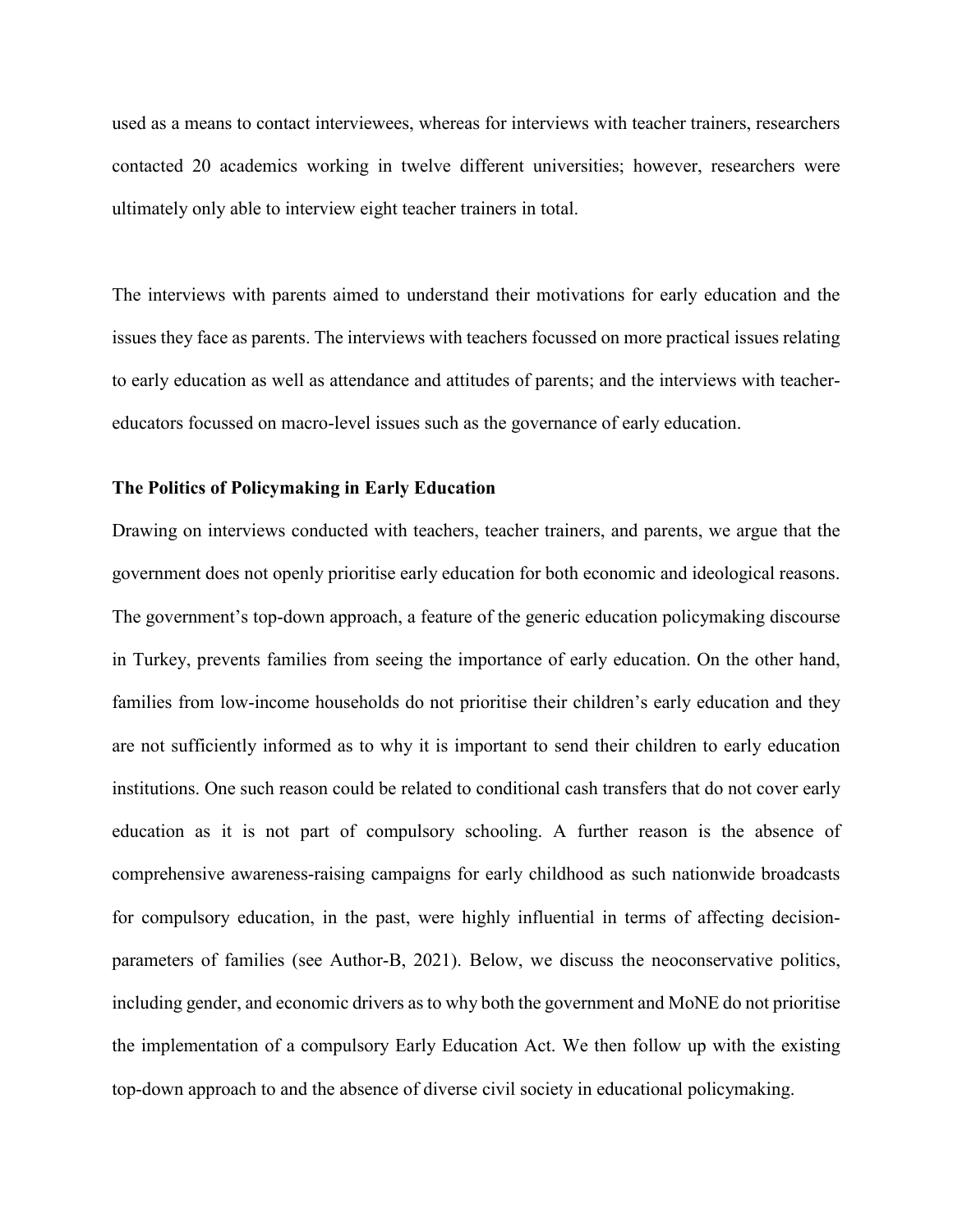## *Neoconservative gender traditionalism in the early education and childcare market*

The fundamental question we articulate in this paper is why the government is not showing the political will to ensure more accessible early education despite the rhetoric discourse of emphasizing its importance. We argue that the neoconservative agenda that promotes religion in every sphere of life along with the traditional roles of women within the family plays a crucial role in the lack of commitment. As such, childcare is being seen as the main duty of women and a service that cannot be delegated to outside the household – this is well expressed both in speeches of the political elitists who praised motherhood as the only duty of women but also most recently in the childcare provision which offers financial support for women who take home care of their grandchildren before school age (Dogan, 2017). Given the increasing female poverty and the number of female labourers in low-paid and insecure jobs with poor accessibility to childcare and early education, this policy openly encourages gender essentialism and but also indicates that the government is not considering taking any action that could lead to the institutional provision of early education and care as a public service. Although some may argue that it was an act of recognising the informal sector of childcare and trying to make it more legitimate, it still does not change the fact that childcare is rather delegated to the private realm and the policy relieves the government of any responsibility for affordable and compulsory early education. In the absence of strong childcare provision, parenting (particularly mothering) sits at the centre of policy imperatives and shapes the culture of early education (Jupp and Gallagher, 2013).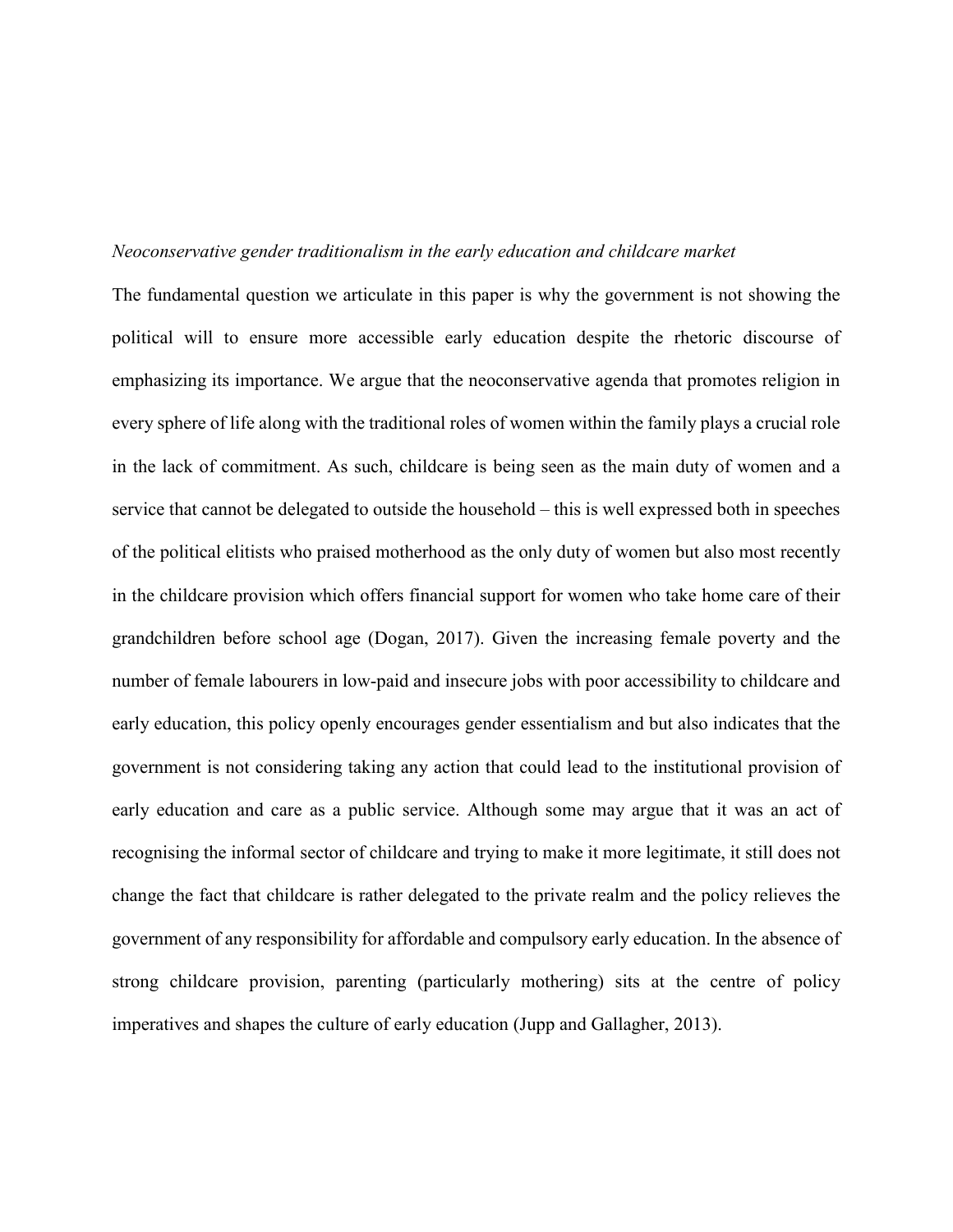The implications of this policy were likewise echoed among the participants who also argued that the early education is not being seen as an educational provision that is essential to the development of children's emotional, physical, and intellectual well-being but as a gendered care responsibility. In particular, the teacher trainers who have actively been involved both in Pre-service and Inservice-training have stressed that the fundamental problem lies with how early education is being positioned as a care provision rather than an educational provision, both at the policy and political levels, and therefore promotes femininity as a political project of celebrating motherhood and reducing women's status in society.

However, such gender politics also intersects with class and economic concerns as they mostly aim to control the lives of women in low-paid jobs who cannot afford childcare and subsequently end up withdrawing from the labour market. As one of the teacher trainers states, early education is purely economic-related. Given that women's participation in the labour force was only 34% as of 2018 (OECD, 2020) and the women without higher education degrees tend to find fewer employment opportunities or withdraw from the labour market due to household obligations (Author-B, 2020), it seems only economical for the government to replace the social right and the duty of providing access to ECE by extending this provision to the familial space.

> The underlying problem is economic – they do not want to invest in early childhood as they know that they can rely on women. The money put aside for early education is not even 1% of the overall budget. The biggest problem is how the government perceives early education (Teacher trainer 2).

The government's approach to early education also manifests itself in the limited campaigning for it. The interviews conducted with parents reinforced the idea that many of them were not made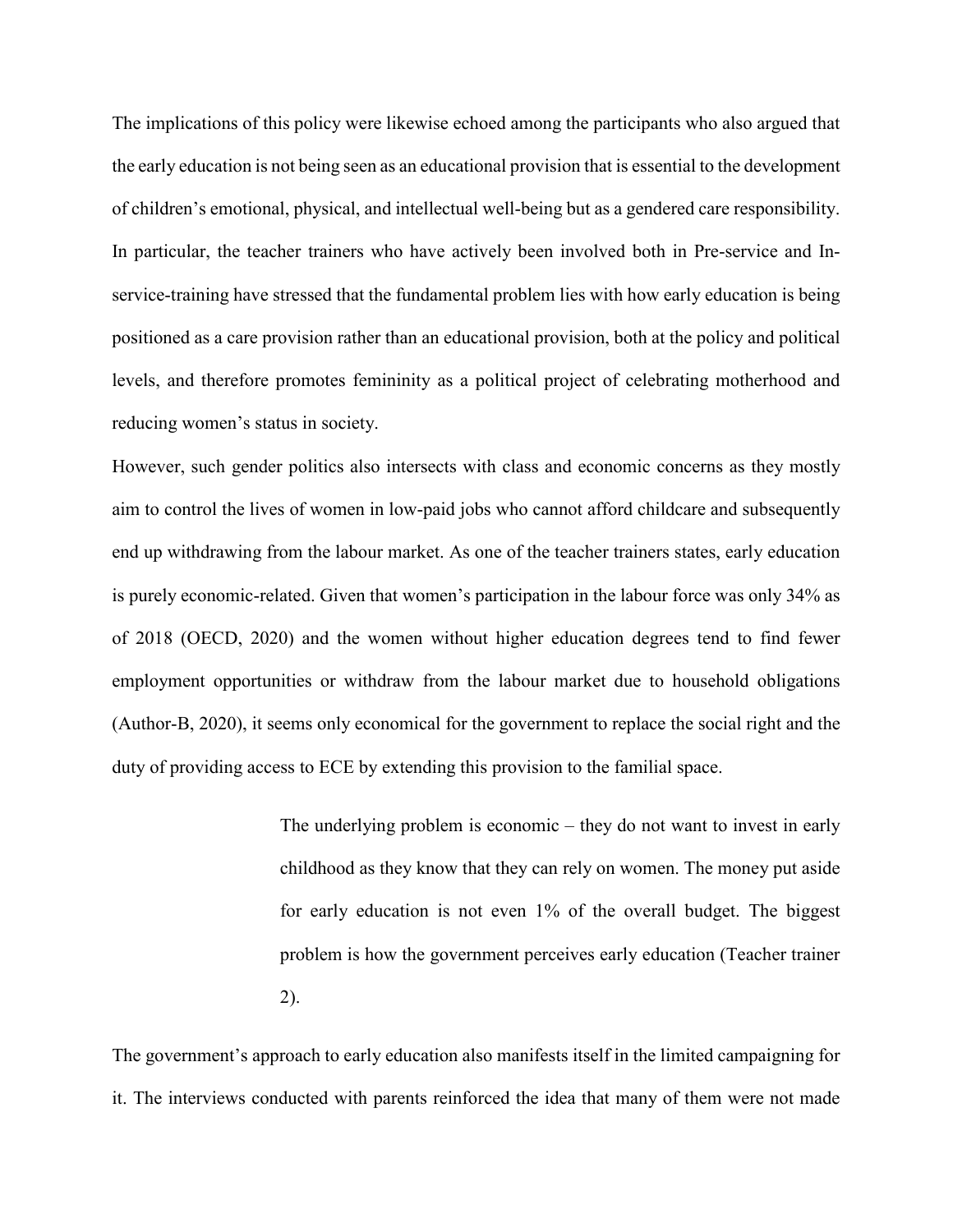aware of the importance of early education and were not provided with sufficient information. Both the parents and teachers' perspectives of early education indicated that raising parents' awareness of early education should become one of the key policy initiatives to increase enrolment in pre-schools and drew attention to the lack of support from the government with regard to early education:

> Nobody has informed me about early education before. I have no clue what kind of education an early education establishment provides. However, I imagine that if my child had gone to one, he would have been more successful (Parent 2).

> I wish someone told me about the benefits of early education. To this day, nobody has ever asked my opinion about this or tried to inform me. I do not even know if they are free of charge or not. There is always misinformation. It is too late now to send my child (Parent 4).

The parents above expressed regret at not knowing about early education and thus losing the opportunity to have their children educated from an early age. There was a common agreement among the parents who did not send their children to early education that they were not well enough informed in this regard, which is the biggest issue to be taken into consideration while making policies on early education. Most of the teachers we interviewed expressed the view that families often think that early education is not as important as other levels of education – one reason is that none of the public awareness or nationwide campaigns that have been launched actually promote it, unlike the compulsory education campaigns which have attracted a lot of funding and financial support from the UN, World Bank, and the EU since 1997 (see Author-B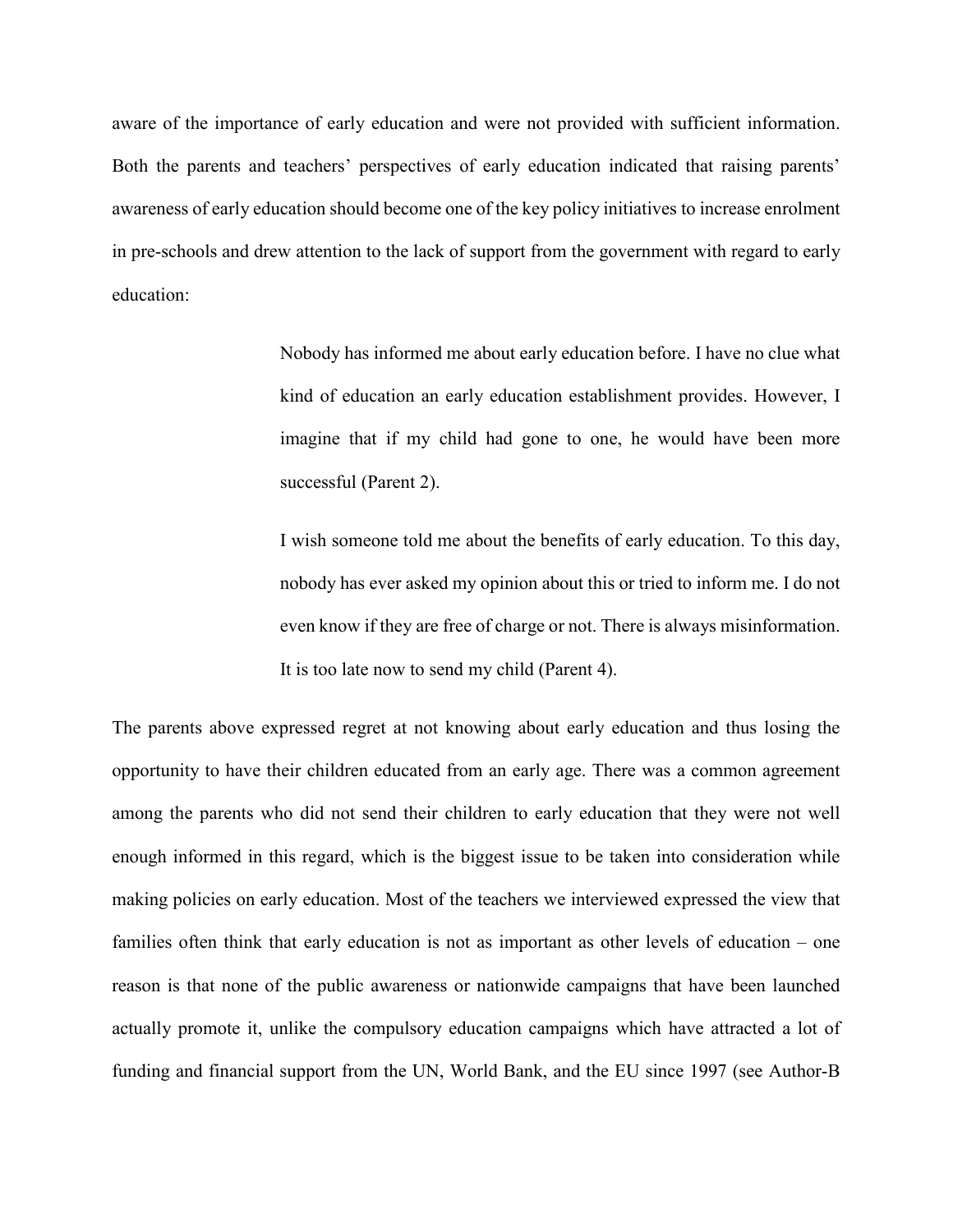and Author-A, 2021 for education initiatives in Turkey). It is also worth mentioning that poor income families receive conditional cash transfers to send their children to primary schools, but such financial support is not being offered for the early education level. In the absence of such incentives, some families are used to leaving their children with their grandparents or mothers, who look after them until they reach primary school age, which is, as previously explained, the acceptable norm among families. Families tend to believe early education only means play, and play is something that can be provided in their own homes. One of the teachers stated:

> One of the biggest problems with early education is that it is not compulsory. Since it is not compulsory, parents do not understand its significance. Parents give more significance to other levels of education. Another thing is that schools have needs, these needs must be met, and parents will not send their children to a school without the necessary material (Teacher 10).

This extract also shows us that making early education compulsory is likely to have a significant positive effect on how families perceive it. The *Education Reform Initiative (ERG)* illustrated that making early education compulsory would increase attainment. In countries like Greece and Poland that passed compulsory early education laws have seen a noteworthy increase in the enrolment rates (ERG, 2013). When it is not compulsory, families seem to think, or otherwise infer, that early education is not that important. Commenting on the families' perceptions of early education, another teacher made a similar point about how families perceive early education as a place to play games, not as a part of schooling: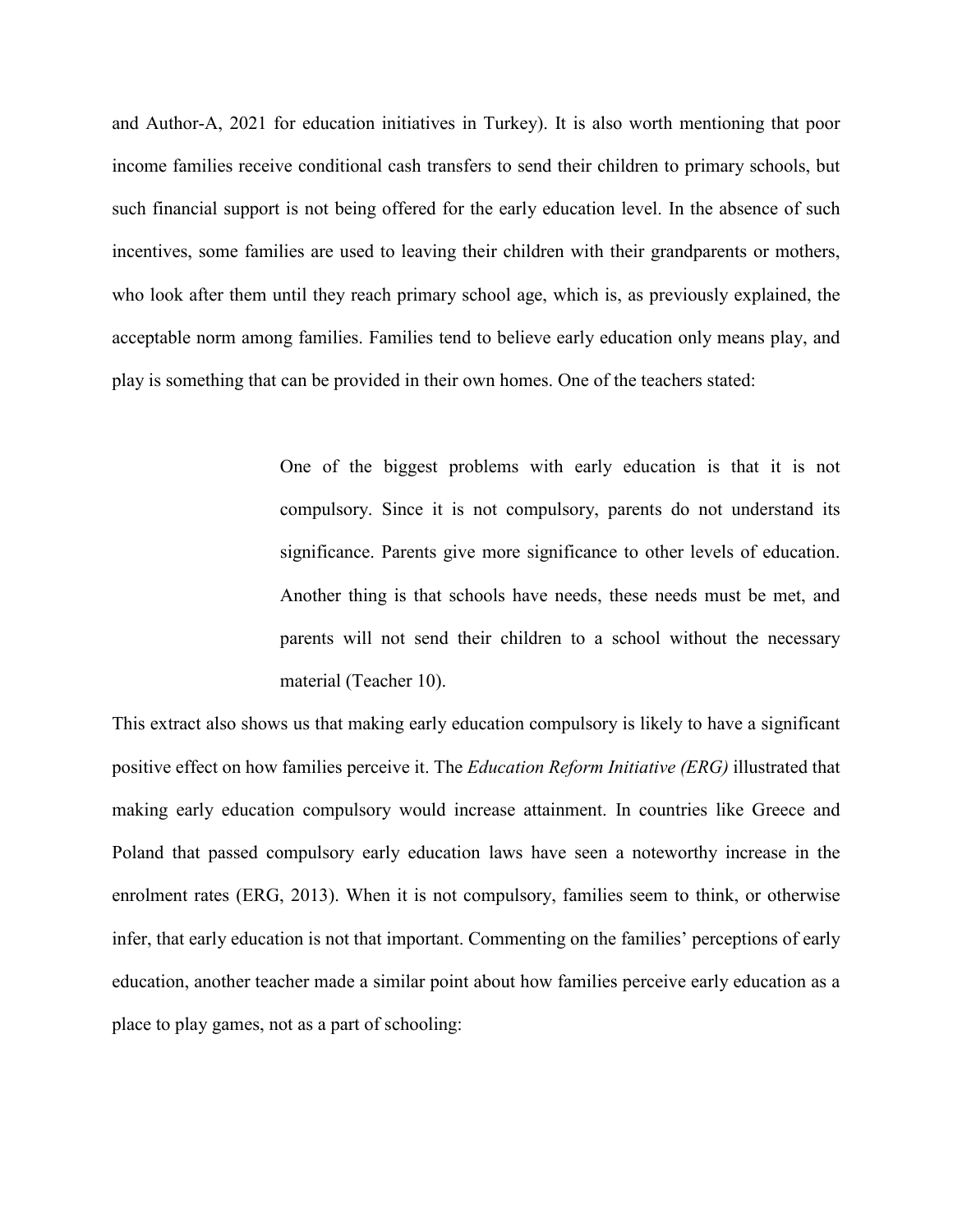The MoNE needs to inform families about the necessity of early primary education. There should be more campaigns. Billboards and advertisements can be prepared to create awareness. Families should be told that early primary education institutions are not only places to play games (Teacher 2).

If awareness is not raised among the low-income families, this will lead to these families sharing the common sense that early education is not necessary and widen the already existing inequality gap between low-income and high-income families' children. This said, in addition to lack of incentives, contrary to the legislation that early education is claimed to be free, 65% of the costs are paid for by the families of the children (Gol-Guven, 2018). The state schools do not ask for tuition fees; however, they can ask families for donations or contributions towards the schools' needs since they do not always have the resources they need from the state. This varies according to the province and the location of the schools. If a family does not have a regular income, a 'small' contribution may not be small for them. As one of the parents stated during the interviews, early education is a place they would like to send their children, but the costs as too high for their household:

> I cannot send my child to an early education institute due to our economic issues. The pre-school asks for a bit of money [donation] every fortnight and neither myself nor my husband can pay for this. I know these schools are free of charge, but even if they do not ask for money, there are nontuition fee-related charges, such as stationery (Parent 1).

Another parent said: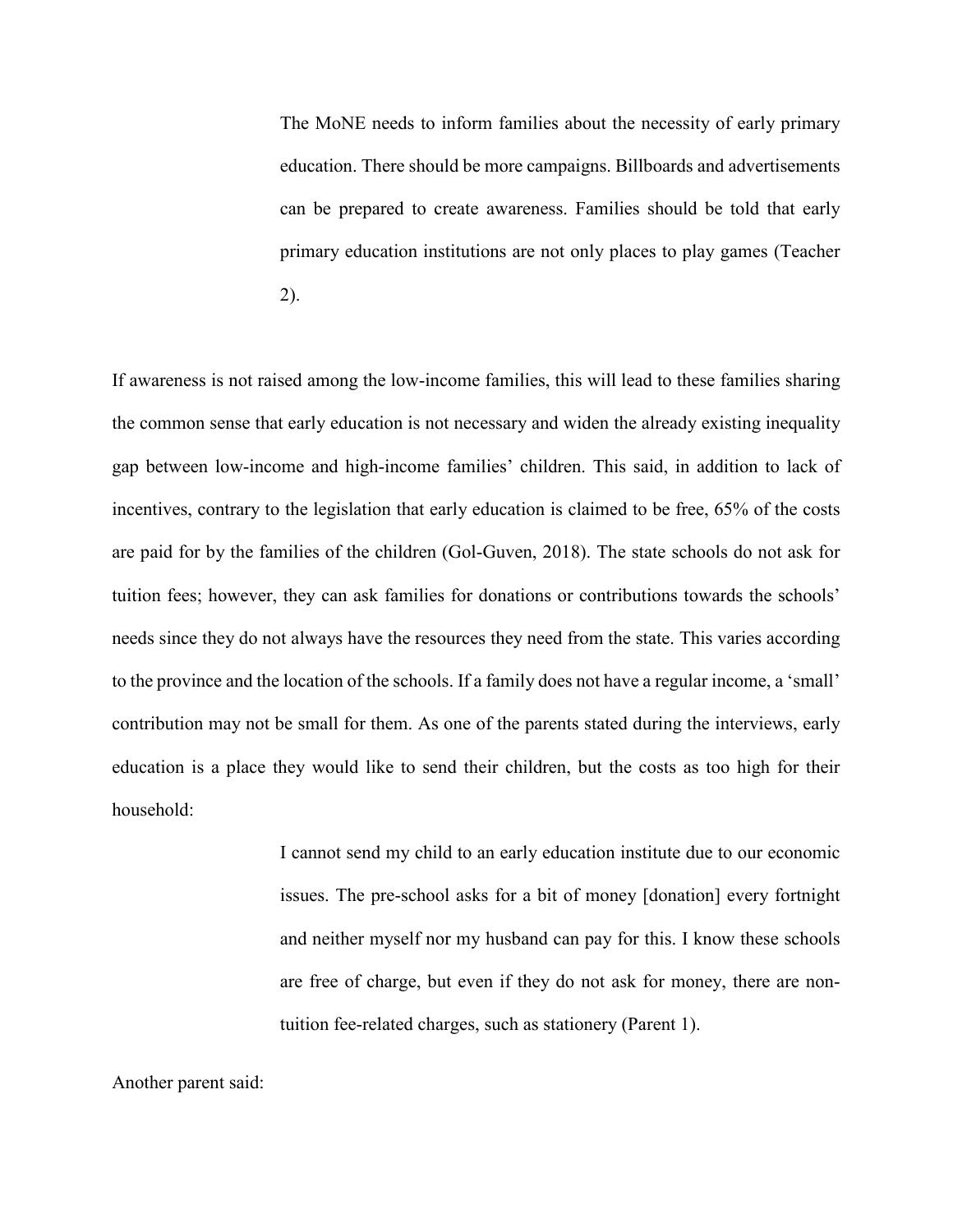My husband earns very little money. We can only manage to bring home the bacon so we cannot put any money aside for our children's education. The monthly donations pre-schools ask are too much for us to pay. So no, we could not send our child to a pre-school (Parent 3).

Given that "it is low-income families and their children who benefit the most from preschool education" (Gol-Guven, 2018, p.560) in Turkey, low-income families' struggle to pay the associated donations and the extra expenses, such as stationery, books, and transportation, should make ECE an urgent concern and a priority for the government. Yet, on the contrary, over the last decade, the government does not appear to have invested in public education and has gradually decreased the associated budget (Cumhuriyet, 2018). Even though education is free throughout the compulsory education years, the government has been sharing its responsibility in this regard with the private sector and the government's share for educational funding has decreased (Author-A, 2019). *Egitim-Bir-Sen,* the nationwide authorised teacher union, stated in their 2019 report that the government needs to increase the allowance that they put aside for early education since Turkey has the lowest enrolment rate among the OECD countries with regard to pre-school attainment (Egitim-Bir-Sen, 2019). Penn (2013) conceptualisesthis minimal government intervention, limited or lack of government finance for early education, and the low prioritisation of early education policies as "raw" childcare markets, and argues that they reinforce educational inequalities and exacerbate intergenerational poverty. Turkey provides a clear-cut example of such a raw market of childcare with limited provision of government-regulated care. Given that childcare is selffunded but also that the quality service provider depends on parents' ability to pay, the gap between the poor and rich children widens as those coming from low SES buy into the inadequate provision or none. We argue that the government's attempt to offer a limited provision that reproduces their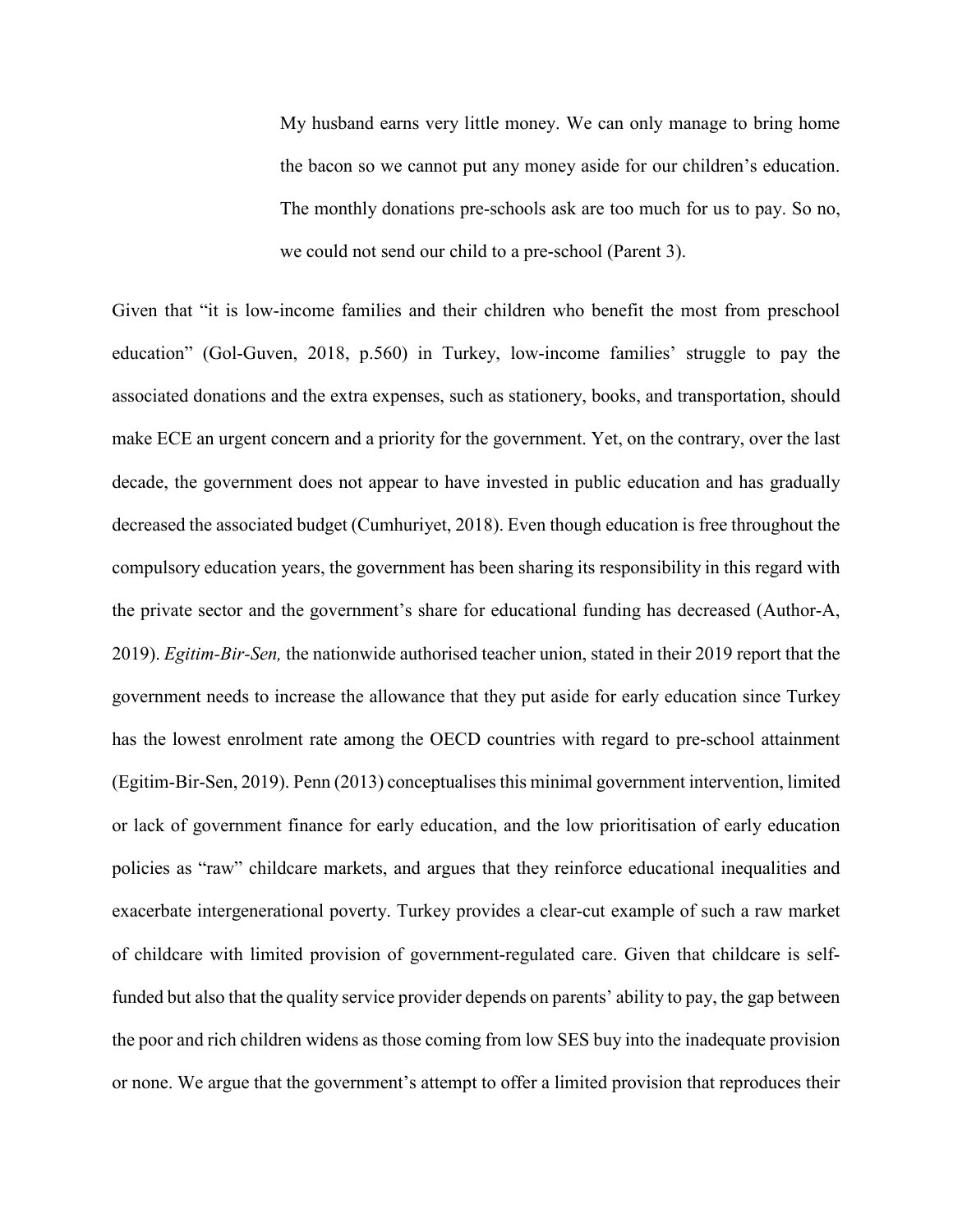conservative ideology of care manifests itself in the tension between educational equality and the contingent gender and family model promoted by the governing party, where children from rich backgrounds can afford well-resourced and private schools whereas the rest are trapped within extra-familial childcare.

Moreover, the government makes these neoconservative childcare decisions with a top-down approach without realising its consequences to the families, teachers, and children. These policies, as made by a small number of actors that seek to produce their own desired policy goals, lack clear and concise language to communicate with the wider society (Matland, 1995). These actors do not see the effects the top-down policy implementations have in practice, which the next section explores.

# *Top-down hegemonic educational policymaking*

The interviews conducted with teachers and teacher trainers for this research also revealed that a large number of programme changes are passed without seeking their input, and indeed often without their knowledge. A common view amongst the participants was that there is an evident top-down approach when it comes to decisions relating to any kind of educational issue. The early education teachers, in particular, stated that there are constant changes to the education system, yet they are never informed about them. These constant changes create instability in the system and it never seems to involve the educational actors who are actually expected to apply these changes in their classrooms every day; as one of the participants stated:

> We cannot keep up with the programme changes; it keeps changing all the time. But, I still teach the way I learnt at university. In my opinion, all these changes have neither improved the quality of education nor spread early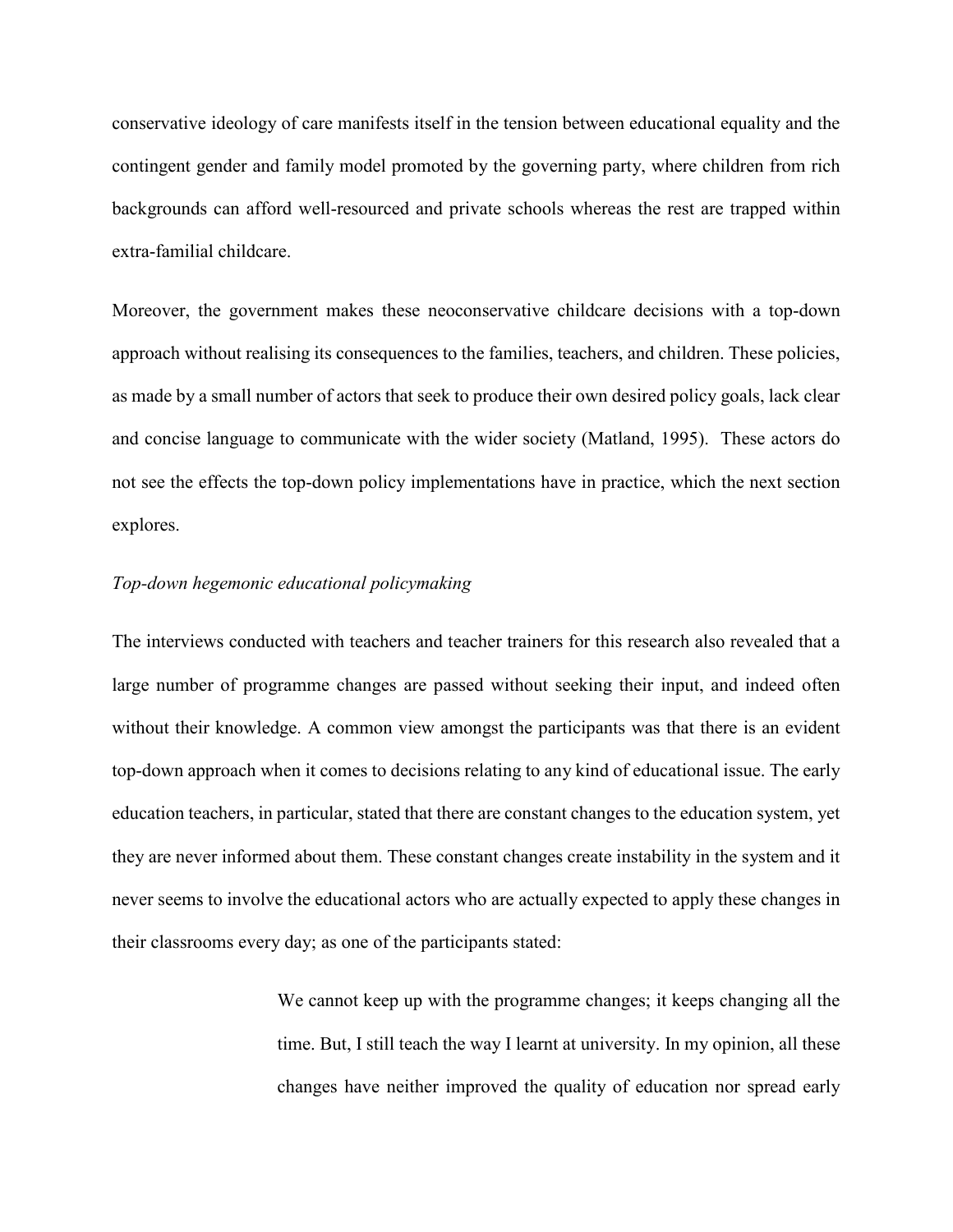primary education. The system changes according to the Minister we get. Things change according to the political environment and to the wishes of whoever is at the top  $(...)$  They look up to other countries in Europe, think 'oh we are behind', and panic, then they try to bring that system/programme here. However, it does not fit. (Teacher 3).

The participant's quote above indicates that some of the teachers still carry on with their existing teaching methods irrespective of any policy change. This could be interpreted as classrooms being open to counter-hegemonic acts (no matter how small these acts may be). This also indicates that "policy can constrain, limit and govern" (Jupp and Gallagher, 2013, p.156) the way teachers teach, and this is why some of the teachers resist the constant changes enacted by the government. So, such an approach indeed creates a space of contestation among teachers who think the initiatives offer no added value to their everyday practice. Most of the participants argued that policymaking in Turkey tends to be shaped by political actors rather than educational ones. The statement above also emphasised the fact that whenever the Minister of Education changes, the system changes accordingly, which underpins the argument that there is not a settled or established bureaucracy and system, but rather an order based on the directives of a political group. Moreover, the act of looking up to other countries is also echoed in other interviews, highlighting another point about educational policymaking, which is that there is an understanding that policies can be borrowed from other countries without attuning them to local contexts. This is not surprising since the same or similar education reforms and policy details are being used in various countries that hold different values and have diverse needs (Verger et al., 2018). However, educational policymaking needs to be planned at both the national and international levels. The comment above also reminds us that context matters to a greater extent than many policy makers and researchers realise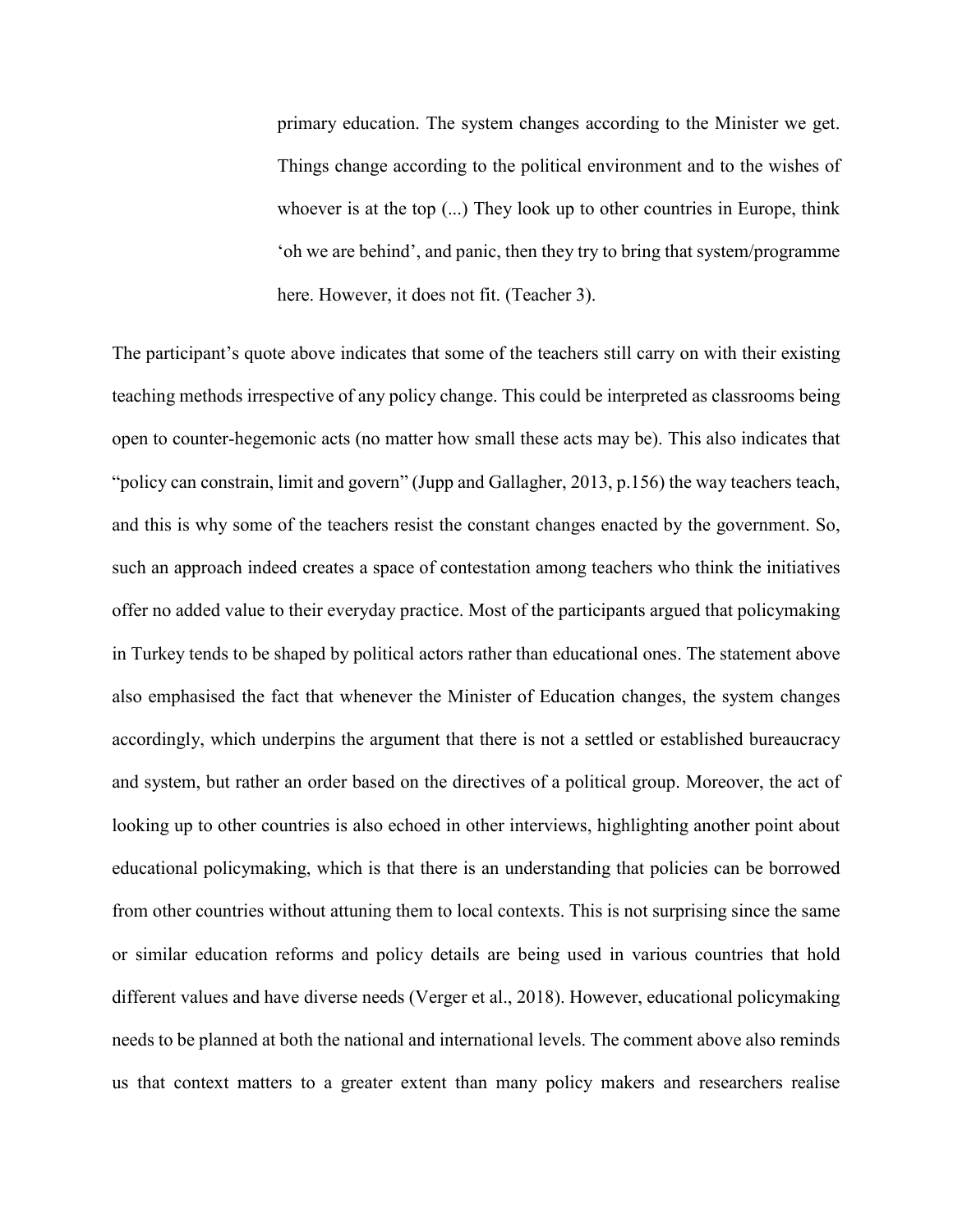(Crossley et al., 2017). Far more attention should be given to the contextual and cultural factors of Turkish society before the country starts borrowing policies from other countries. Another interviewee, when asked about what influences early education policies in Turkey, alluded that educational policymaking is not a process that includes teachers.Similarly, another teacher mentioned that educational changes are often directly influenced by the political discourse of the country:

> The educational policies should represent all the actors' views; they make decisions about children, but we do not ask the children, we do not ask the family, we do not ask the teachers. They say they try to make these policy changes according to the global trends, yet they also do it for ideological reasons, to keep their own ideology, to rally supporters. I wish they would not do this by using education all the time (Teacher 1).

This participant emphasised the fact that education should be used to meet its intended purpose of improving children's lives, not for ideological reasons. All the participants acknowledge the significance of putting children at the centre of educational policymaking and prioritise their needs, not those of the dominant class. In a Gramscian sense, education becomes one of various hegemonic tools since the hegemony of a dominant class is not controlled by coercion, but through moral and intellectual persuasion through education. One teacher trainer used the metaphor of a 'game' to indicate how policymakers constantly keep changing the system:

> I see this policymaking as a game, a game that they play. I wonder if they think the easiest thing they can play with is education. I wonder if their aim is to raise people who will not question but obey (Teacher trainer 1).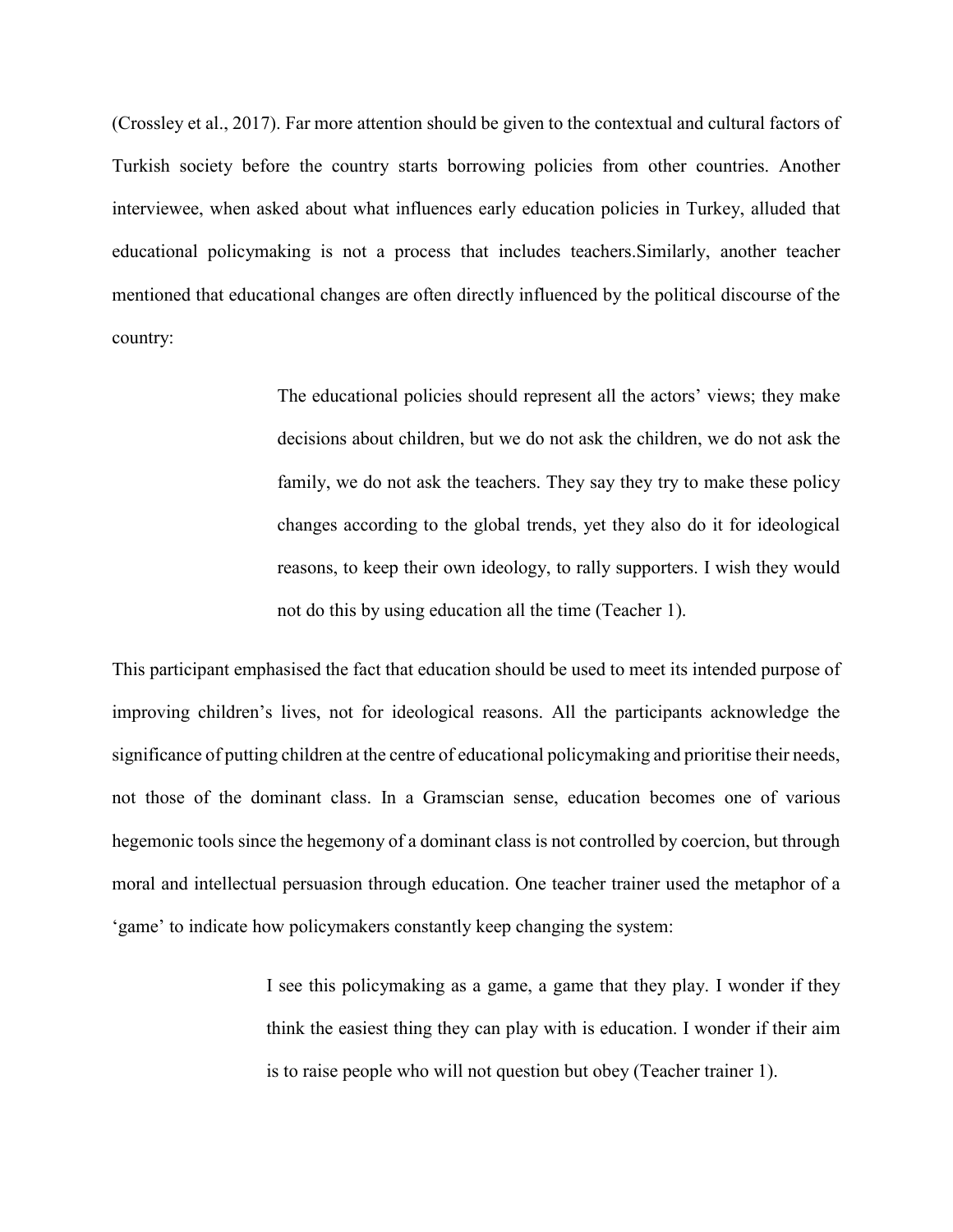The Turkish case shows us that power and ideology have a direct effect on education, whether early or basic education, and the various ideologies and discourses that governments have maintained throughout history have influenced educational policymaking progress in Turkey. The interviews suggested that there is no effective deliberation between policymakers, teachers, teacher trainers, and parents. The relationship between the state and civil society is underdeveloped and the government makes little effort to seriously engage with civil society. Even if it engages, it relies on traditional state power, supported by networks of sympathetic organisations (Author-A, 2019). Policymakers are not often aware of what is occurring on the ground, or what is happening within schools. There is no space in which to articulate ideas from educational actors who could guide a potential compulsory early education reform and clarify what is (or is not) working. Gramsci's understanding of "civil society" reminds us that having an autonomous institution could help to challenge assumptions and pursue better policies and reforms due to open dialogues.

#### **Conclusions: What could an Early Education reform offer?**

This research posited two important guideposts that should govern the principles of policymaking in early education. The first guidepost refers to the government's neoconservative agenda towards childcare. How can the formalised provision of informal care by a family compensate for wider inequalities? How can formalised early education, in the face of conservative and gendered attitudes towards childcare, mitigate the extreme poverty children face? These questions do not seem to be high priority as, to date, the policies and common sense have promoted gendered familial (maternal) responsibility to ensure family-based childcare. The discourse of seeing ECE as a care work rather than an educational institution instigates political intentions. The scheme that encourages grandmothers (but not grandparents) to look after their grandchildren are driven by an agenda of reinstating patriarchal nuclear family values. To this end, it is inferred that working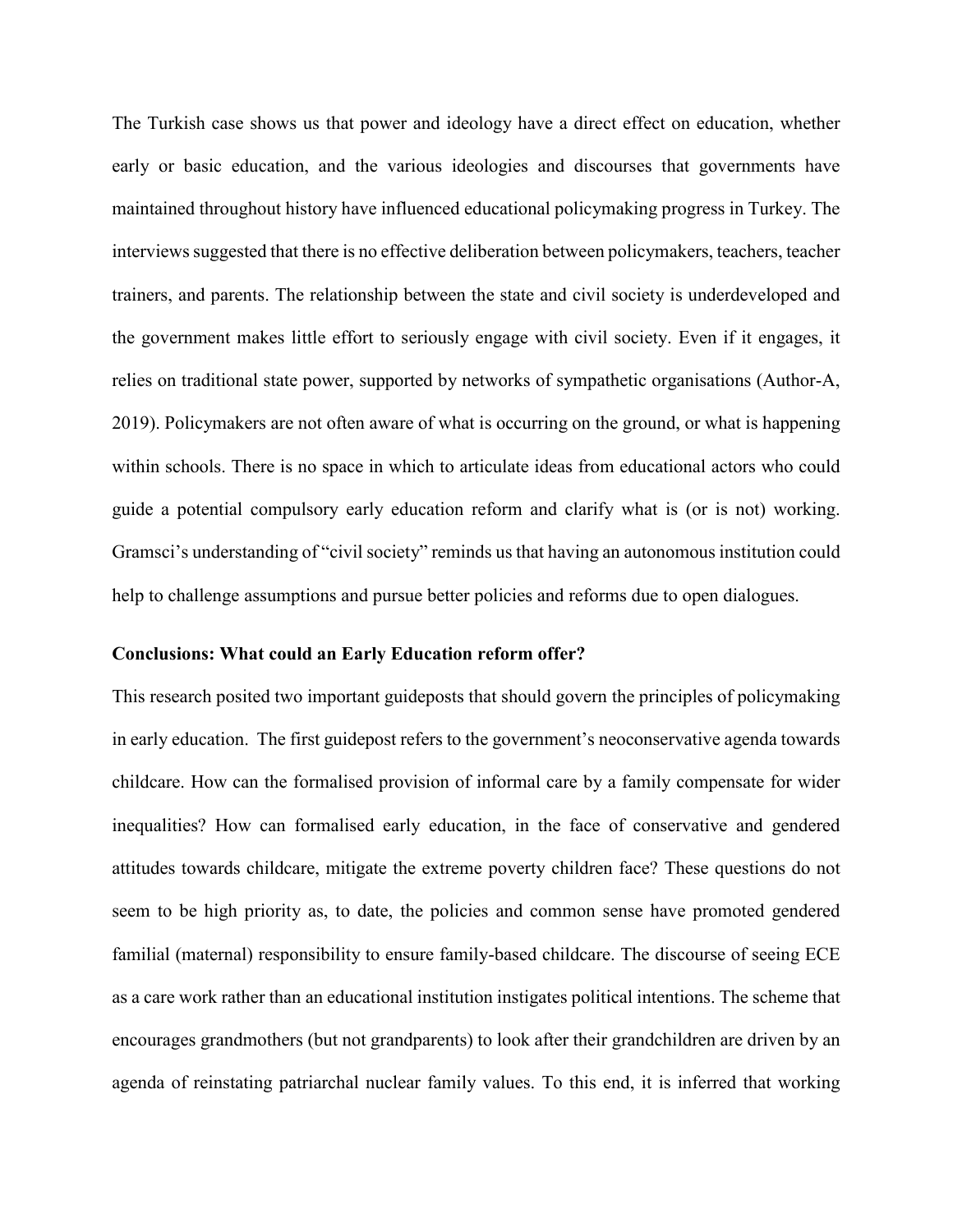mothers are less effective parents and will be applauded for staying at home and looking after their children instead of sending them to early education, regardless of affordability. Such complexities in the gender politics of neoconservative agendas indeed produce thick morality and contribute to the social reproduction in society. This political ideology and such intentions should be seen as the hegemonic discourse in which the childcare market in Turkey operates. In addition to research (Aksoy and Deniz, 2018) claiming that some early education schools administer religious education, even the way in which childcare provision is being formalised and operated reflects the discursive and political hegemony of the government.

On the other hand, Turkey's raw childcare market raises the issue of the affordability of early education as a concern for low-income families. It leaves government at a critical juncture of offering a better regulated and controlled childcare market with subsidies, cash transfers, and monitoring at the expense of the political compromise of conservative ideology for greater educational equality. Our research shows that middle-class families are more likely to send their children to early education institutions and provide them with increased opportunities. It also demonstrates that early education governance and policy production are being carried out within the state and its governing structures, which are incognisant of the context of the field of early education schools and, indeed, who have access to early education. Considering the views of parents and teachers in relation to access to early education, we could argue that 'so-called free education', which still asks for contributions from parents no matter how small, seems to attract children of families from a certain socio-economic background. This has the potential risk of creating a school space that operates in middle and high income-dominated fields where the working class, rural, or those who live outside the margins of society may be devalued in a society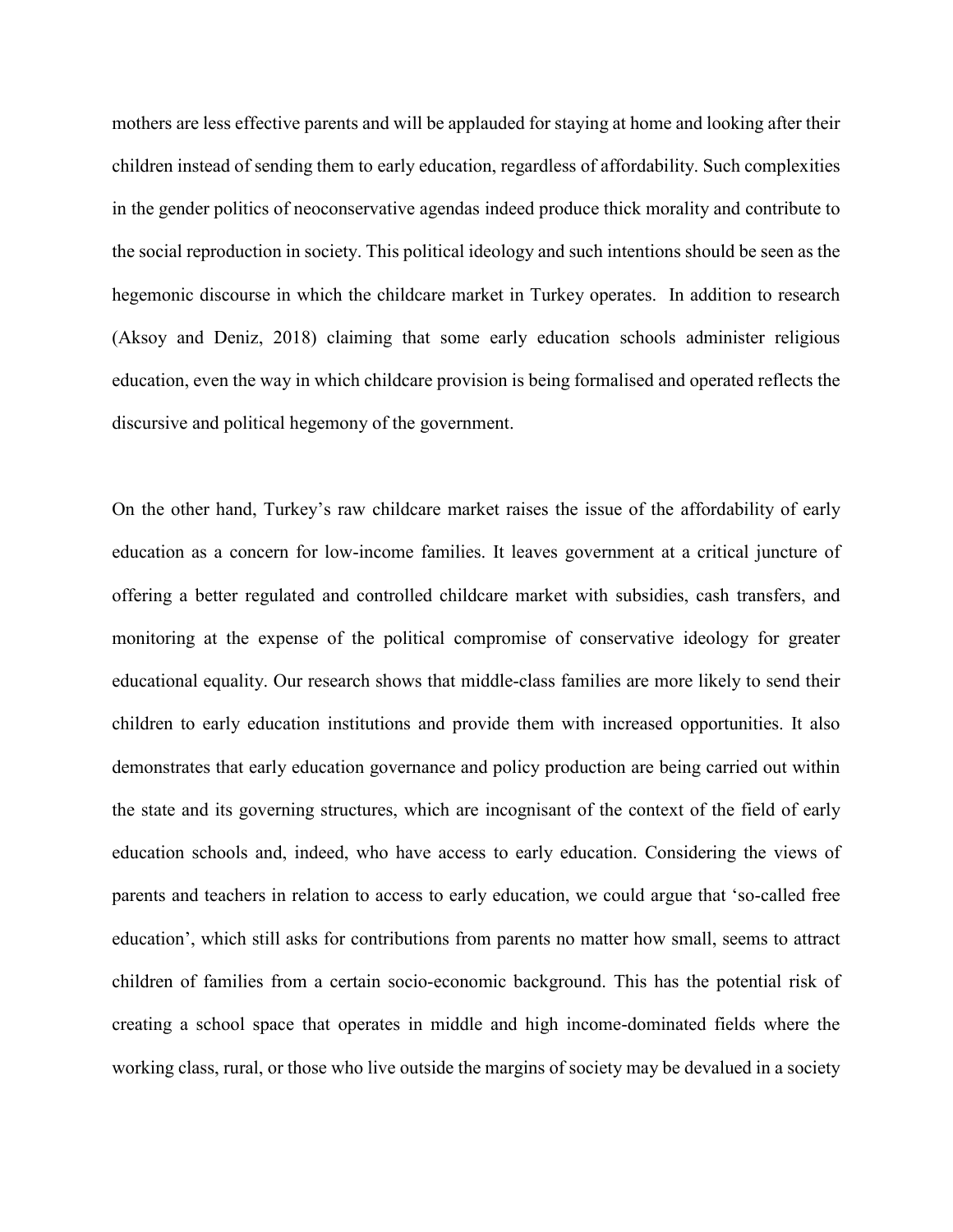like Turkey where class distinctions have started to become more salient. The current education system assumes that each social class possesses similar economic and cultural capital, which does not allow children from low-income families to succeed well or offer the same opportunities to them in life as their peers who come from more privileged backgrounds. Considering that one in every three children lives in extreme poverty (TUIK, 2016a), compulsory free early education supported by economic and social provision and initiatives backed by the Turkish social state will also bring some level of justice to children from poor backgrounds, closing the inequality gap as early education compensates for certain disadvantages and has the potential to eradicate the gap in the capital between children from low- and high-income families. The study provides a critical insight into the route along which education may evolve if educational policies do not start to redress class inequalities and poverty at an early stage.

The second guidepost refers to the top-down educational policymaking approach in Turkey. This research once again establishes the fact that decisions relating to education — whether it is early, primary, secondary, or higher education — are shaped by top-down policymaking approaches. Even though the government often emphasises the importance of making 'civil education reforms' in which all the necessary stakeholders' perspectives are considered, in practice this does not seem to actually be the case. A democratic educational reform necessitates public deliberation at all levels until the needs and voices of the least advantaged are heard and addressed. Education policymaking processes must attempt to involve all stakeholders — from teachers to families, families to teacher trainers— otherwise, they turn into power struggles where the dominant class uses education for its hegemonic discourses, as seems to be the case for Turkey. The needs of society, especially those of people from rural areas, should be heard, taken into consideration, and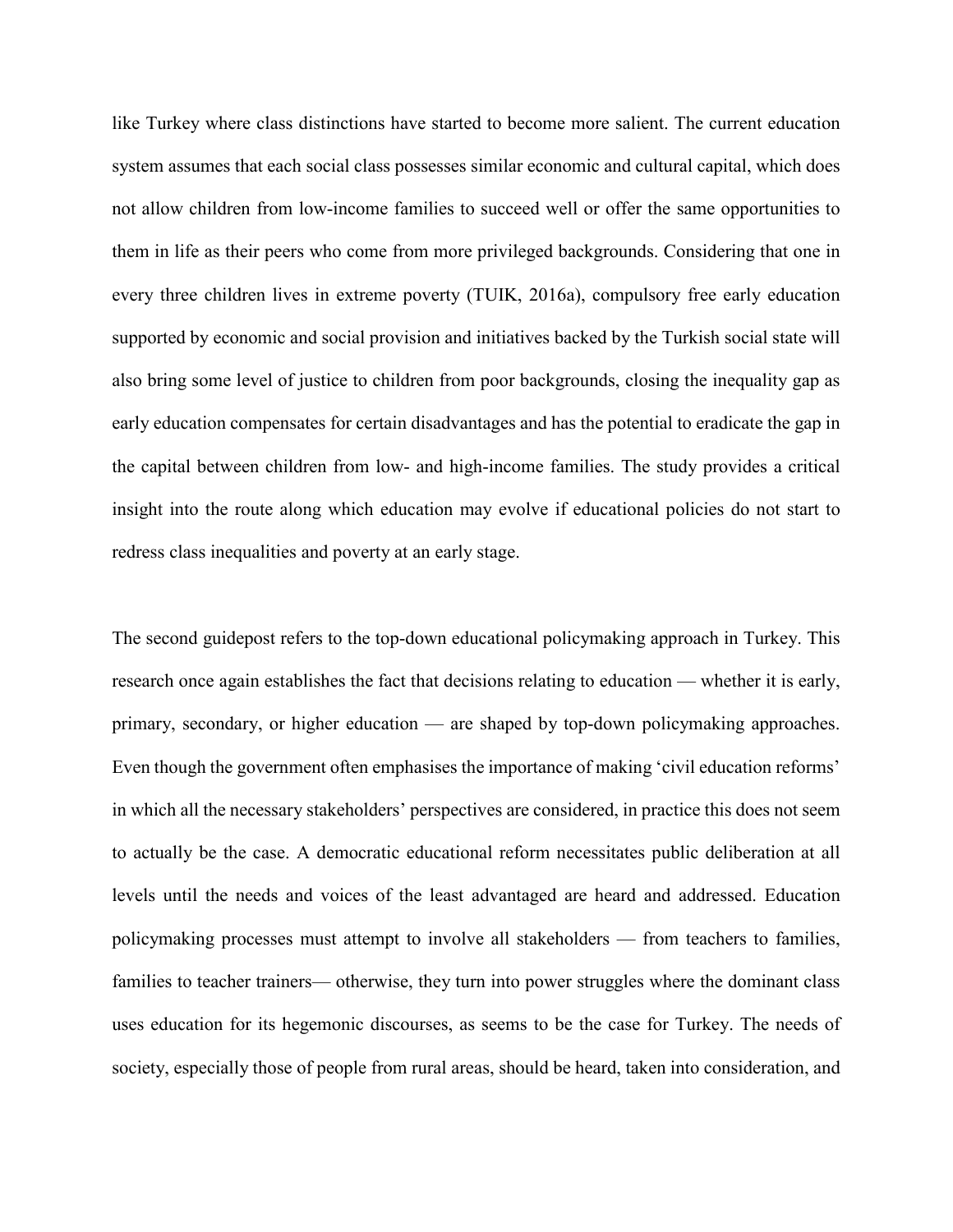included in any educational reform (see Author-C, 2018). This is also necessary for a democratic policymaking approach which is open to diversity and deliberation. Collaboration among families, teachers, and policymakers is the best solution to overcome families' concerns, and, more importantly, to build a reform that is informed by all the policy actors.

As we have argued elsewhere and here, educational policymaking is ideological (Author-A., 2019). The Gramscian idea of hegemony shows how the governments operate in policymaking and in this current research, we see that the link between educational policymaking and the role of stakeholders is almost non-existent. Even if there is some deliberation with civil society organs (teacher unions and NGOs), these are exclusive to those who share similar ideas with the government, which is not surprising since civil society is 'primordial and gelatinous' (Gramsci, 1971: 886) and the state and civil society has become one in Turkey. There should be space for all relevant stakeholders (i.e., teachers, parents, teacher trainers, NGOs, think-tanks, and unions) to discuss, debate and form educational policies and reforms, whether they hold similar ideas to the ruling class or otherwise. The alternative is that the education system, starting from early education, will become a space for the dominant class to raise its own intellectuals who believe and follow the same ideology as that imposed them. This is significant in the sense that if/when early education becomes compulsory, it is very likely to be designed purely according to the dominant classes' ideas and values, and such reforms and policies must be shaped by the needs of the people, not the ideologies of any particular group.

UNICEF's latest report (2018) on early education shows us that Turkey is, essentially, at the bottom of the list regarding the percentage of children participating in pre-school education. The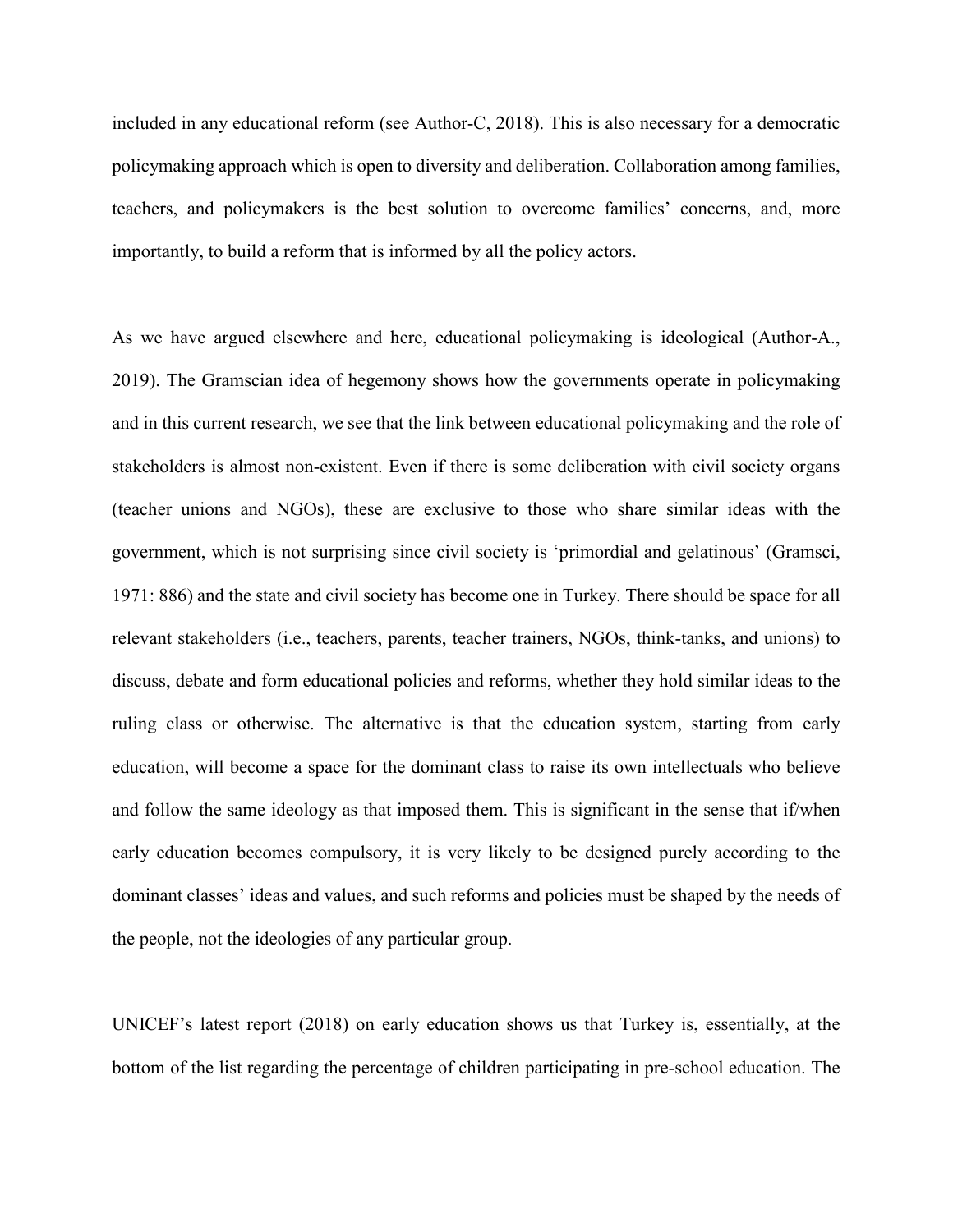report once more emphasised that the majority of children in Turkey do not have access early education and are behind their peers in the other 40 OECD countries and start primary school without any experience of learning with and from peers since they do not typically attend preschool. Therefore, these children start learning and interacting with their peers at a later age, that is, in primary school, and lack the social and cultural capital that other children gain from their early education experience. We are aware that generalising the outcome of this research, considering that we conducted only a limited number of interviews, and further, they were all conducted in Eastern Turkey may be seen as challenging, and there are other cultural, ethnic, gender, and linguistic (bilingual) issues that were not considered in this paper. However, the paper contributes to use of a Gramscian framework and focusses on the issues of neoconservatism, hegemony that is unanimous in many low and middle-income countries in the region and the world; as far as education is concerned, the focus is on primary and secondary education and the policymaking rarely includes deliberative participation from all stakeholders. This Gramscian notion of common and the production of consent through education policies maintains the neoconservative gender values and hegemonic process of decisionmaking. Our findings indicate that there are stakeholders, especially teacher trainers, who play a significant part in teaching the next generation of teachers, that wish to have a stronger and sustainable early education yet cannot be involved in the process or whose voices are not often heard in this regard.

Furthermore, this study represents a basis from which to consider the most basic issues in early education, providing an initial roadmap as a starting point. It seems that Turkey should show much stronger political will with regard to early education. If we do not want to leave any child behind, and no child in poverty, early education is a first and critical step, and starting point, for change.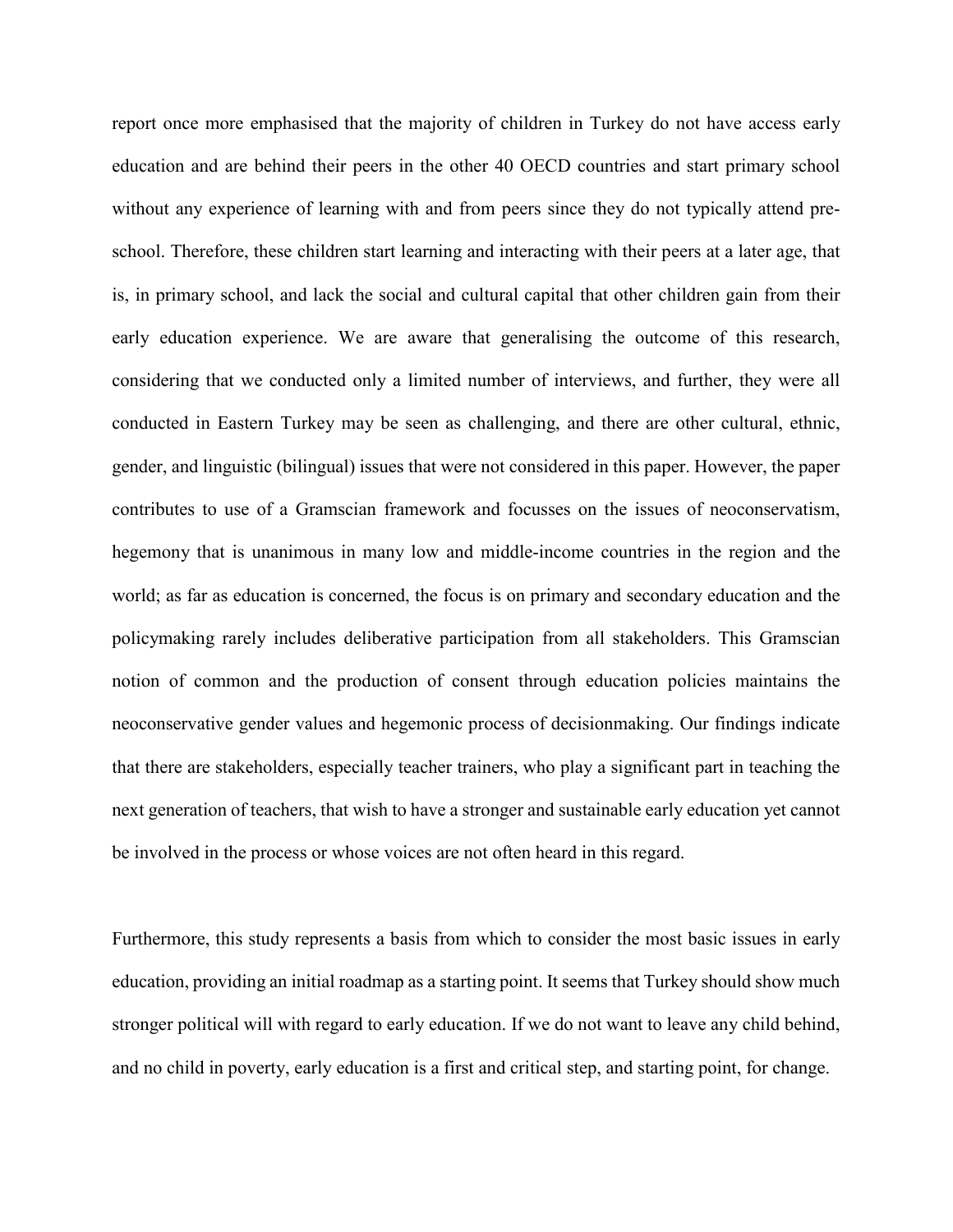# **References**

Aksoy, N., & Eren Deniz, E. (2018). Early childhood education in neoliberal, religiously conservative times in Turkey. *Policy Futures in Education*, *16*(1), 108-123.

- Ashwin, P., & Smith, K. (2015). "Researcher creations? The positioning of policy texts in higher education research". *Higher Education*, *69*(6), 1007-1018.
- Ball, J., S. (1993). "What is Policy? Texts, Trajectories and Toolboxes". *Discourse: Studies in the Cultural Politics of Education*. 13:2, pp.10-17.
- Ball, J., S. (1990). *Politics and Policy Making in Education: Explorations in Sociology*. Routledge. London.
- Bekman, S. (1990). "Alternative to the available: Home based vs. centre-based programs". *Early Child Development and Care.*, *58*(1), 109-119.
- Bekman, S. (2005). Early childhood education in Turkey: An overview. In O. N. Saracho & B. Spodek (Eds.), International perspectives on research in early childhood education (pp. 335–353). Greenwich: Information Age.
- Bivens, J., Garcia, E., Gould, E., Weiss, E., & Wilson, V. (2016). It's Time for an Ambitious National Investment in America's Children: Investments in Early Childhood Care and Education Would Have Enormous Benefits for Children, Families, Society, and the Economy. *Economic Policy Institute*.
- Borg, C., Buttigieg, J. & Mayo, P., (2002). *Gramsci and Education*. Oxford: Rowman and Littlefield Publishers.
- Cin F.M., Karlıdağ-Dennis E. (2021) Gender Equality in Basic Education: Feminist Constructions of the EU. In: Süleymanoğlu-Kürüm R., Cin F.M. (eds) Feminist Framing of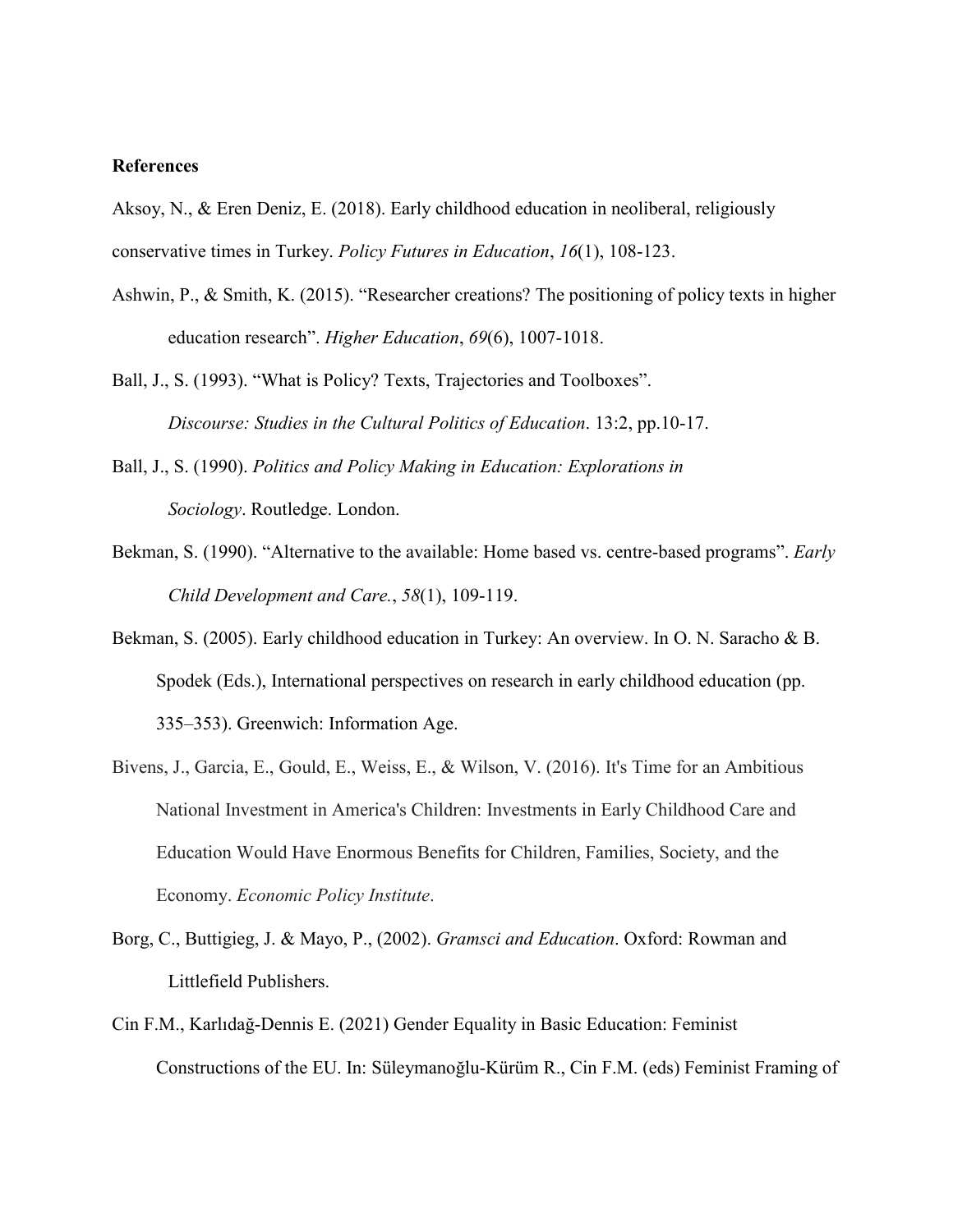Europeanisation. Gender and Politics. Palgrave Macmillan, Cham. [https://doi.org/10.1007/978-3-030-52770-9\\_11.](https://doi.org/10.1007/978-3-030-52770-9_11)

- [Cin, M.,](http://www.research.lancs.ac.uk/portal/en/people/melis-cin(7dabb55d-2589-4ad1-9f74-026fbda1ee99).html) Gumus, S., & Weiss, F. (2020). [Women's empowerment in the period of the rapid](http://www.research.lancs.ac.uk/portal/en/publications/womens-empowerment-in-the-period-of-the-rapid-expansion-of-higher-education-in-turkey(8238b069-26bc-4cf1-a9d6-b9be7ebe1e8f).html)  [expansion of higher education in Turkey: Developments and paradoxes of gender equality](http://www.research.lancs.ac.uk/portal/en/publications/womens-empowerment-in-the-period-of-the-rapid-expansion-of-higher-education-in-turkey(8238b069-26bc-4cf1-a9d6-b9be7ebe1e8f).html)  [in the labour market.](http://www.research.lancs.ac.uk/portal/en/publications/womens-empowerment-in-the-period-of-the-rapid-expansion-of-higher-education-in-turkey(8238b069-26bc-4cf1-a9d6-b9be7ebe1e8f).html) Higher Education. [https://doi.org/10.1007/s10734-020-00587-2.](https://doi.org/10.1007/s10734-020-00587-2)
- Cin, F., M., Karlidag-Dennis, E., & Temiz, Z. (2018). "Capabilities-based Gender Equality Analysis of Educational Policy-making Reform in Turkey". *Gender and Education.*
- Çiftçi, Ş. K., & Cin, F. M. (2018). "What matters for rural teachers and communities? Educational challenges in rural Turkey". *Compare: A Journal of Comparative and International Education*, 1-16.
- Crossley, M., Koya, V. C. F., Lagi, R., McGrath, S., Thaman, K. H., & Waqailiti, L. (2017). "Quality education and the role of the teacher in Fiji: mobilising global and local values". *Compare*. 47, 6, 872-890.
- Dogan, Z. (2017) Turkish grannies to get state salaries for grandchildren's care. Retrieved September 21, 2020, from [https://www.al-monitor.com/pulse/originals/2017/01/turkey](https://www.al-monitor.com/pulse/originals/2017/01/turkey-)grannies-to-get-state-salaries-for-grandchildren.html.
- Haktanır, G. 2014. Okul Öncesi Eğitime Giriş (8. bas) [Introduction to Early Childhood Education, 8th ed.]. Ankara: Anı.
- Heckman, J. J. (2011). "The economics of inequality: The value of early childhood education". *American Educator*, *35*(1), 31.
- Gol-Guven, Mine. 2018. "Ensuring quality in early childhood education and care: the case of Turkey". *Early Child Development and Care.* 188 (5): 557-570.

Gramsci, A. (1971). *Selections from The Prison Notebooks*. New York: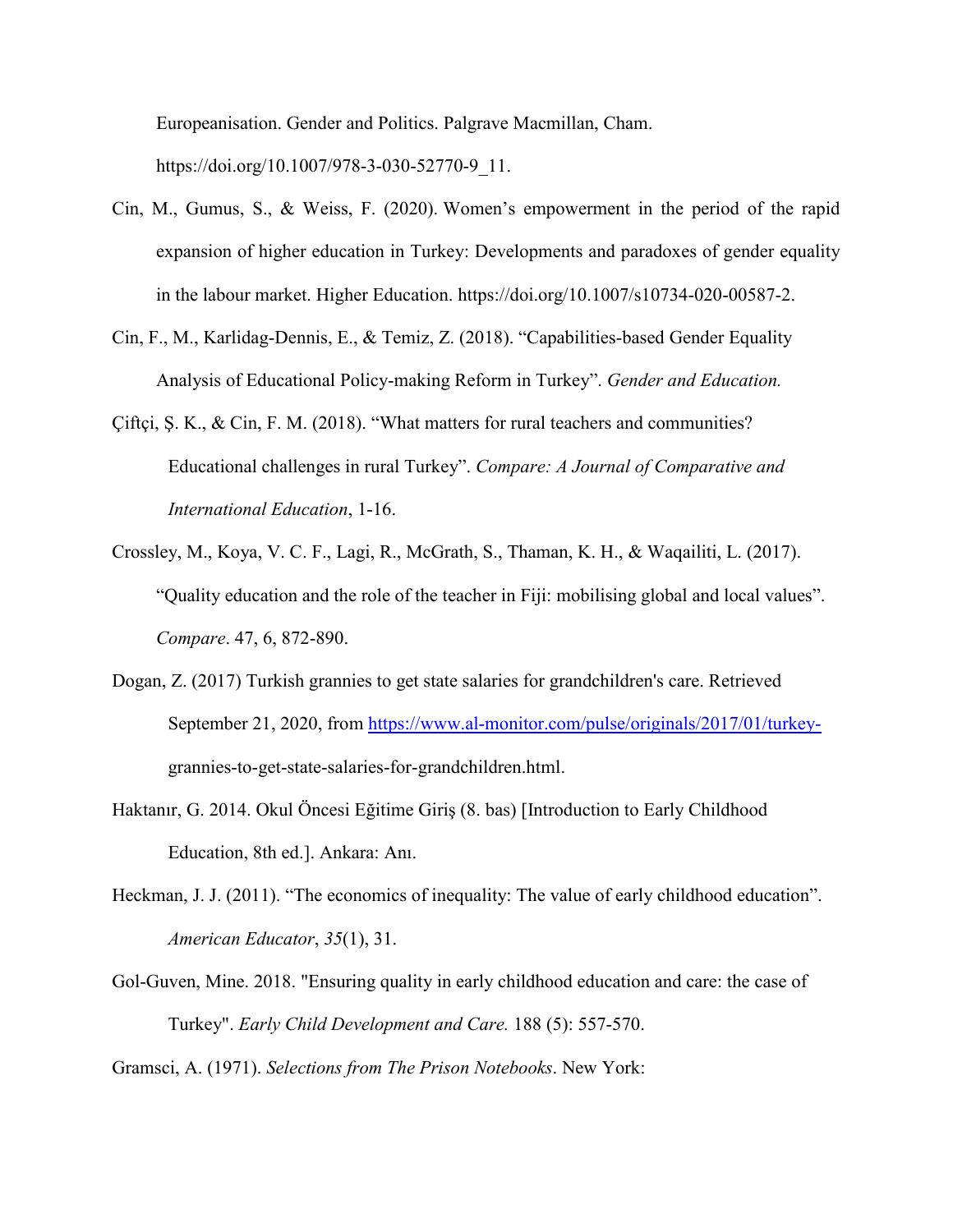International Publishers.

- Karlidag-Dennis, E., McGrath S., & Stevenson, H. (2019) Educational policy-making and hegemony: monolithic voices from civil society, British Journal of Sociology of Education, 40:8, 1138-1153, DOI: [10.1080/01425692.2019.1647091](https://doi.org/10.1080/01425692.2019.1647091)
- Kılıç, D. (2014). 4+4+4 Education System According to the Attitude of Classroom Teachers. Atatürk University Institute of Social Sciences Journal, 18 (3), 11-21
- Matland. (1995). "Synthesizing the Implementation Literature: The Ambiguity-Conflict Model of Policy Implementation". *Journal of Public Administration Research and Theory*. Oxford University Press.
- Mayo, P. (Ed.). (2010). *Gramsci and educational thought*. John Wiley & Sons.
- Monasta, A. (2002). "Antonio Gramsci: The message and the images". *Gramsci and education*, 67-85.
- Morrow, A., R. & Torres, A., C. (2002). "Gramsci and Popular Education in Latin America". *Gramsci and Education.* Edited by Carmel Borg. 179-201.
- Ministry of National Education Statistics (2017). *Education statistics of Turkey 2016–2017.* Retrieved July 17, 2018, from

[https://sgb.meb.gov.tr/meb\\_iys\\_dosyalar/2017\\_03/31152628\\_meb\\_istatistikleri\\_orgun\\_egit](https://sgb.meb.gov.tr/meb_iys_dosyalar/2017_03/31152628_meb_istatistikleri_orgun_egitim_2016_2017_1.pdf) [im\\_2016\\_2017\\_1.pdf](https://sgb.meb.gov.tr/meb_iys_dosyalar/2017_03/31152628_meb_istatistikleri_orgun_egitim_2016_2017_1.pdf)

OECD. (2020). Labour force participation rate by age and sex group. Retrieved from https://stats.oecd.org/index.aspx?queryid=54741.

Organization for Economic Co-Operation and Development. (2017b*). Starting strong 2017: Key OECD indicators on early childhood education and care.* Paris: OECD. doi:10.1787/9789264276116-e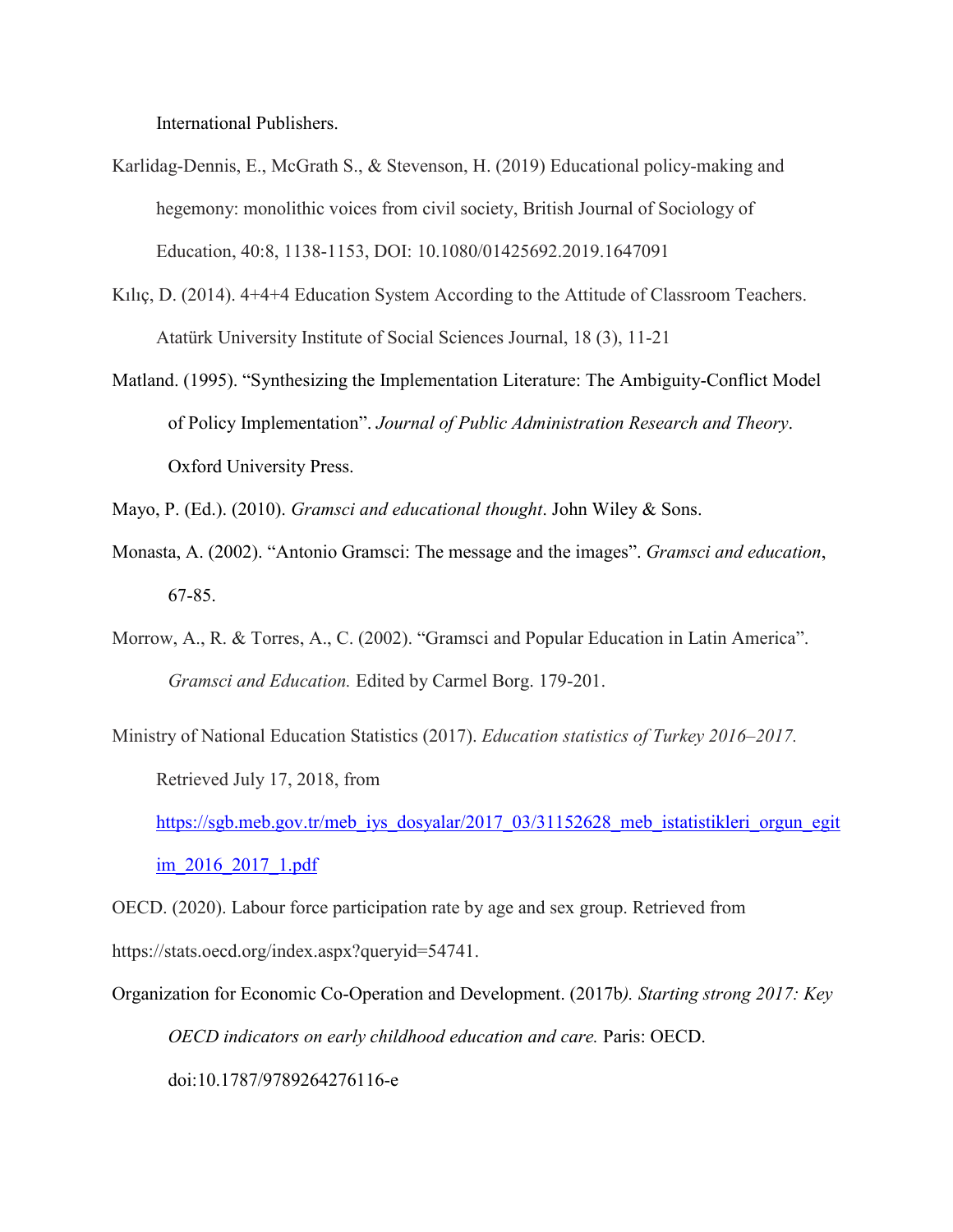- Ozga, J. (2000). *Policy Research in Educational Settings: Contested Terrain*. Buckingham, Open University Press.
- Penn, H. (2013). Raw and emerging childcare markets. In Lloyd, E., & Penn, H. (Eds.). *Childcare markets: Can they deliver an equitable service?* Policy Press pp.173-190.

Ransome, P. (1992). *Antonio Gramsci: a new introduction*. New York,

- Seven, S. 2014. Okul Öncesi Eğitime Giriş [Introduction to Early Childhood Education]. Ankara: Pegem.
- Sevimli-Celik, S., Kirazci, S., & Ince, M. L. (2011). "Preschool movement education in Turkey: Perceptions of preschool administrators and parents". *Early Childhood Education Journal*, *39*(5), 323.
- Siyez, D. M., & Beycioglu, K. (2020). Gender Equality in Education from Kindergarten to Higher Education: Policies and Practices. In: *Handbook on Promoting Social Justice in Education*, 1687-1710.
- Turkish Statistical Institute TUIK. (2019b). Child Labour Survey Results 2019. Retrieved from <https://data.tuik.gov.tr/Bulten/Index?p=Cocuk-Isgucu-Anketi-Sonuclari-2019-33807>
- Turkish Statistical Institute TUIK. (2019a). Income and life conditions research 2019. Retrieved from

https://data.tuik.gov.tr/Bulten/Index?p=Gelir-ve-Yasam-Kosullari-Arastirmasi-2019-33820

Turkish Statistical Institute – TUIK (2016b). Income and life conditions research 2015. Retrieved from

<http://www.tuik.gov.tr/PreHaberBultenleri.do?id=21868> Accessed 8 April, 2018 Turkish Statistical Institute -TUIK (2016a). İstatistiklerle Çocuk, 2016

<http://www.tuik.gov.tr/PreHaberBultenleri.do?id=24645> Accessed 8 April 2018